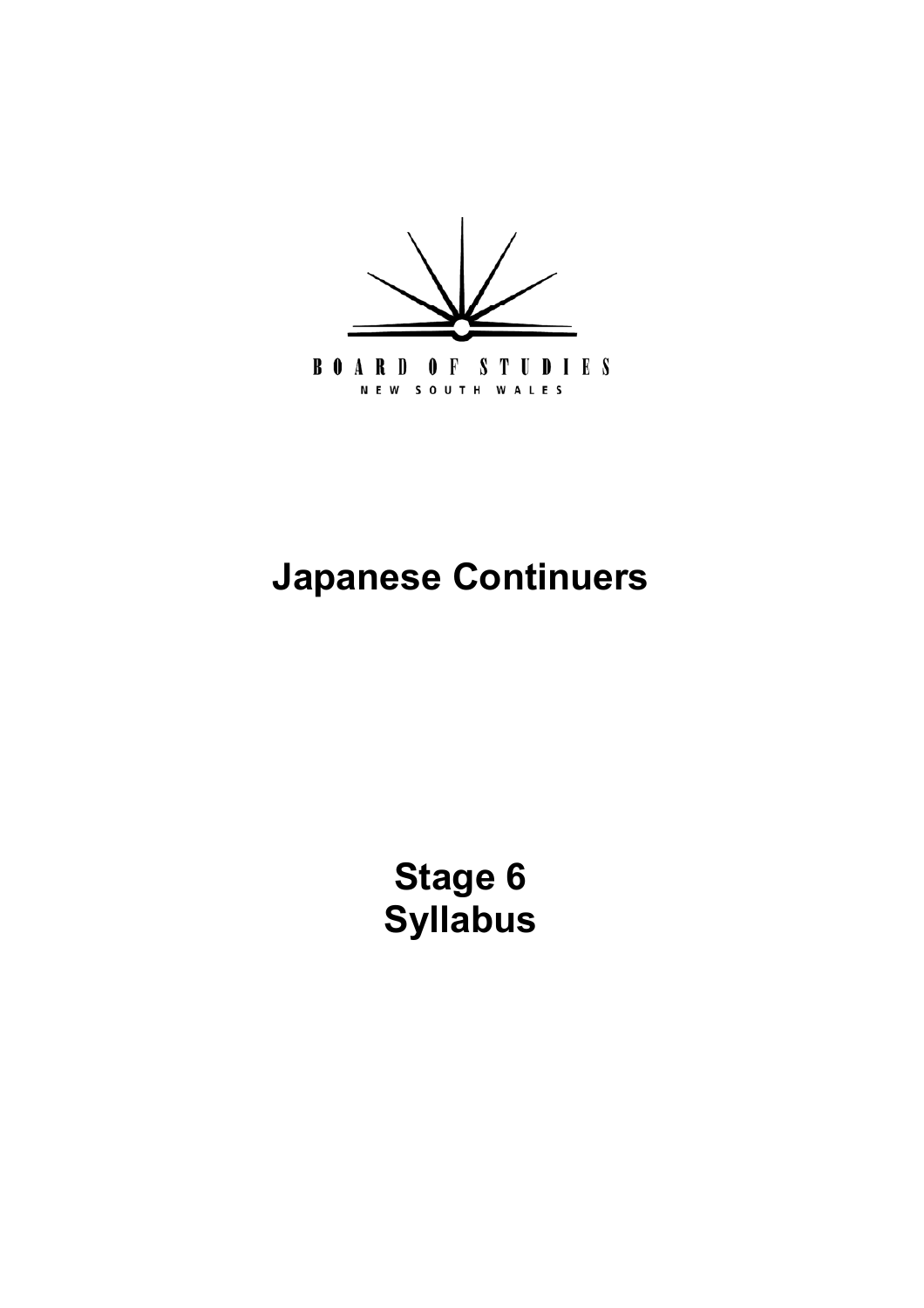#### **Original published version updated:**

 June 2009 – Assessment and Reporting information updated Updated July 2008 – BOS 31/08, Vol 17 No3

 © 2009 Copyright Board of Studies NSW for and on behalf of the Crown in right of the State of New South Wales.

South Wales.<br>This document contains Material prepared by the Board of Studies NSW for and on behalf of the State of New South Wales. The Material is protected by Crown copyright.

 any process, electronic or otherwise, in any material form or transmitted to any other person or stored electronically in any form without the prior written permission of the Board of Studies NSW, except as  permitted by the *Copyright Act 1968*. School students in NSW and teachers in schools in NSW may copy reasonable portions of the Material for the purposes of bona fide research or study. All rights reserved. No part of the Material may be reproduced in Australia or in any other country by

When you access the Material you agree:

- • to use the Material for information purposes only
- extract or the entire Material without the prior permission of the Board of Studies NSW to reproduce a single copy for personal bona fide study use only and not to reproduce any major
- • to acknowledge that the Material is provided by the Board of Studies NSW
- not to make any charge for providing the Material or any part of the Material to another person or in any way make commercial use of the Material without the prior written consent of the Board of Studies NSW and payment of the appropriate copyright fee
- • to include this copyright notice in any copy made
- not to modify the Material or any part of the Material without the express prior written permission of the Board of Studies NSW.

 The Material may contain third-party copyright materials such as photos, diagrams, quotations, cartoons and artworks. These materials are protected by Australian and international copyright laws and may not be reproduced or transmitted in any format without the copyright owner's specific permission. Unauthorised reproduction, transmission or commercial use of such copyright materials may result in prosecution.

 The Board of Studies has made all reasonable attempts to locate owners of third-party copyright material and invites anyone from whom permission has not been sought to contact the Copyright Officer, ph (02) 9367 8289, fax (02) 9279 1482.

Published by Published by<br>Board of Studies NSW GPO Box 5300 GPO Box 5300<br>Sydney NSW 2001 Australia

Tel: (02) 9367 8111 Australia<br>Tel: (02) 9367 8111<br>Fax: (02) 9367 8484 Internet: www.boardofstudies.nsw.edu.au

*2009381*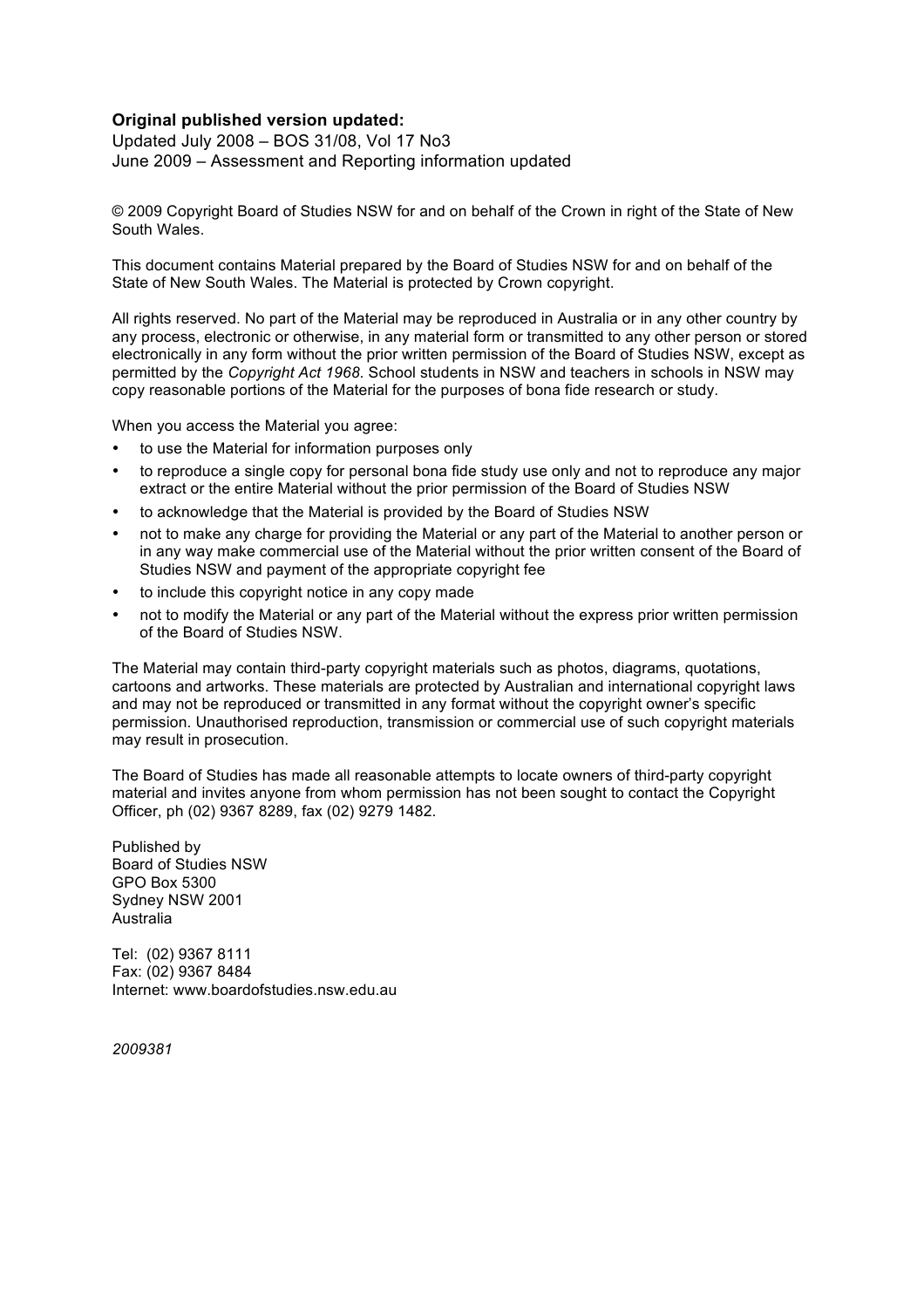# **Contents**

| 1              |     |  |  |
|----------------|-----|--|--|
| $\overline{2}$ |     |  |  |
|                | 2.1 |  |  |
|                | 2.2 |  |  |
|                | 2.3 |  |  |
| 3              |     |  |  |
| 4              |     |  |  |
| 5              |     |  |  |
| 6              |     |  |  |
| 7              |     |  |  |
|                | 7.1 |  |  |
|                | 7.2 |  |  |
| 8              |     |  |  |
|                | 8.1 |  |  |
|                | 8.2 |  |  |
|                | 8.3 |  |  |
|                | 8.4 |  |  |
|                | 8.5 |  |  |
| 9              |     |  |  |
| 10             |     |  |  |
| 11             |     |  |  |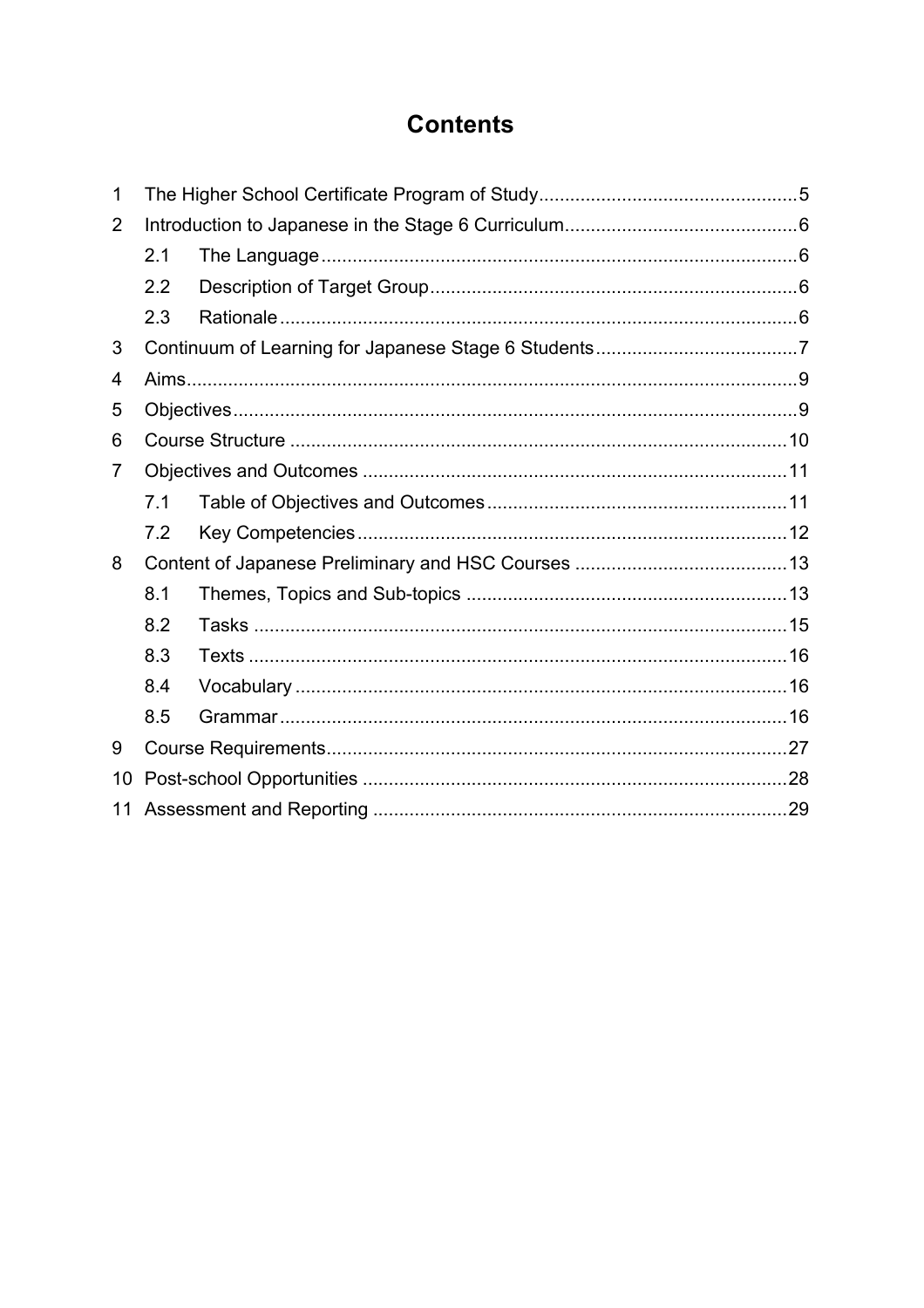# <span id="page-3-0"></span>**1 The Higher School Certificate Program of Study**

The purpose of the Higher School Certificate program of study is to:

- provide a curriculum structure which encourages students to complete secondary education;
- foster the intellectual, social and moral development of students, in particular developing their:
	- knowledge, skills, understanding and attitudes in the fields of study they choose
	- capacity to manage their own learning
	- desire to continue learning in formal or informal settings after school
	- $-$  capacity to work together with others
	- $-$  respect for the cultural diversity of Australian society;
- provide a flexible structure within which students can prepare for:
	- $-$  further education and training
	- $-$  employment
	- $-$  full and active participation as citizens;
- provide formal assessment and certification of students' achievements;
- provide a context within which schools also have the opportunity to foster the students' physical and spiritual development.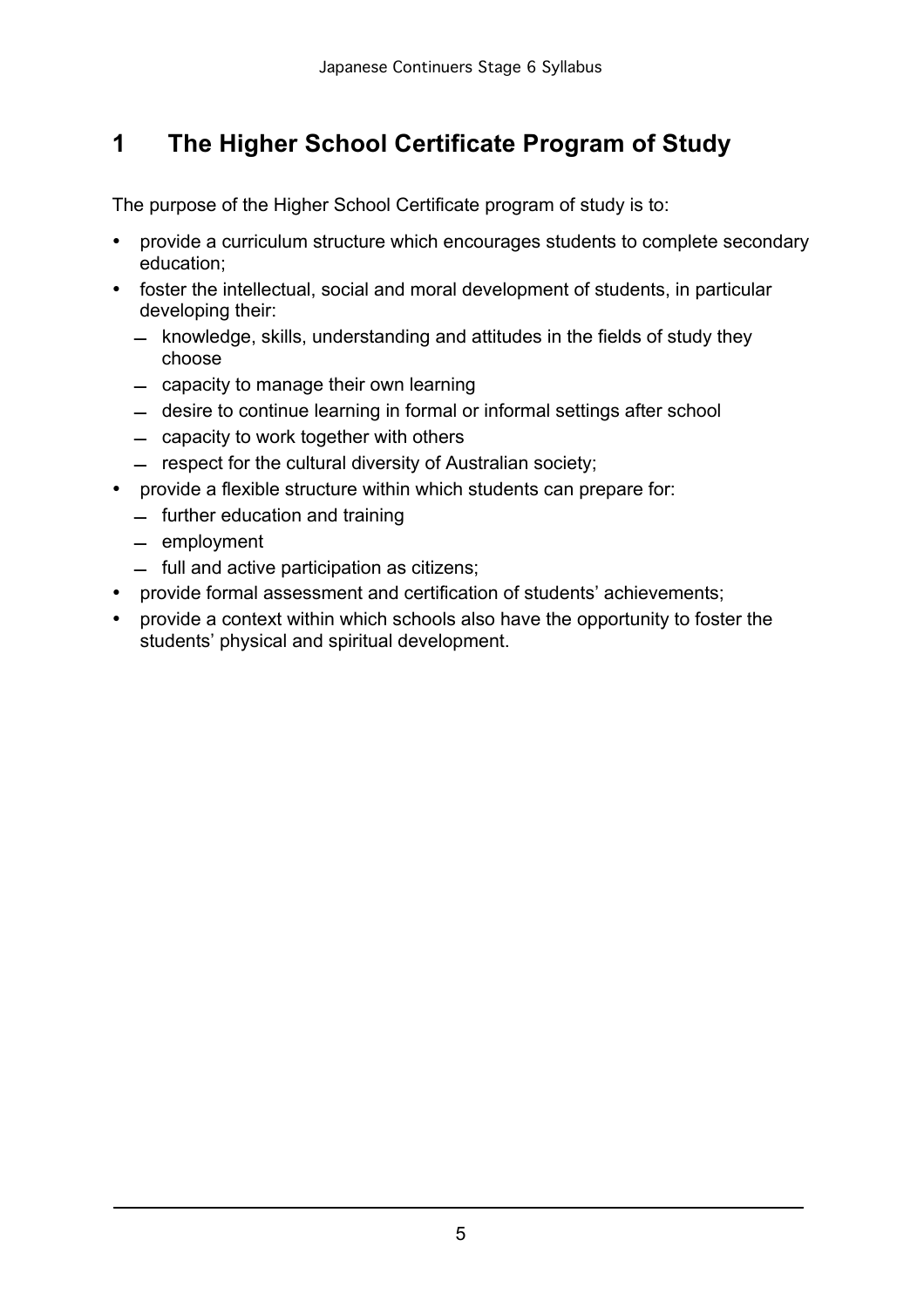# <span id="page-4-0"></span>**2 Introduction to Japanese in the Stage 6 Curriculum**

#### **2.1 The Language**

The language to be studied and assessed is modern standard Japanese in both written and spoken forms. Some dialect variations in pronunciation and accent are acceptable. Students should be familiar with informal and formal levels of language as prescribed in this syllabus. Hiragana and Katakana syllabaries and a prescribed number of Kanji (Chinese characters) will be studied.

#### **2.2 Description of Target Group**

The *Japanese Continuers Stage 6 Syllabus* is designed for students who, typically, will have studied Japanese for 400–500 hours by completion of Stage 6. Some students with less formal experience will also be able to meet the requirements of the syllabus successfully.

#### **2.3 Rationale**

The study of Japanese language is of particular importance to Australians, both culturally and economically. Japan is Australia's leading trading partner and there are significant cultural ties between Australia and Japan. Japanese has been identified as one of the priority languages in the Asia-Pacific region to be taught in Australian schools. This recognises the close economic and cultural ties between the two countries.

The study of Japanese contributes to the overall education of students, particularly in the areas of communication, cross-cultural understanding, literacy and general knowledge. Students can gain access to both the language and the rich cultural traditions of Japan, as well as an understanding of different attitudes and values within the wider Australian community and beyond.

Many schools have sister-school relationships with Japan and there are also sistercity and sister-state links with Nagoya and Tokyo. These schemes provide students with opportunities to come into direct contact with Japanese students by visiting Japan and studying there. There are many scholarship opportunities provided by governments, universities and exchange agencies for students to study in Japan, both at high school and tertiary levels. Significant numbers of universities and other institutions provide opportunities for further study of Japanese, including the opportunity to study in Japan.

The ability to communicate in Japanese may, in conjunction with other skills, provide students with enhanced vocational opportunities in areas such as trade, tourism and hospitality, banking and finance, technology, education and research, the arts, diplomacy, government, law, media and advertising, translation and interpreting, and cuisine and catering.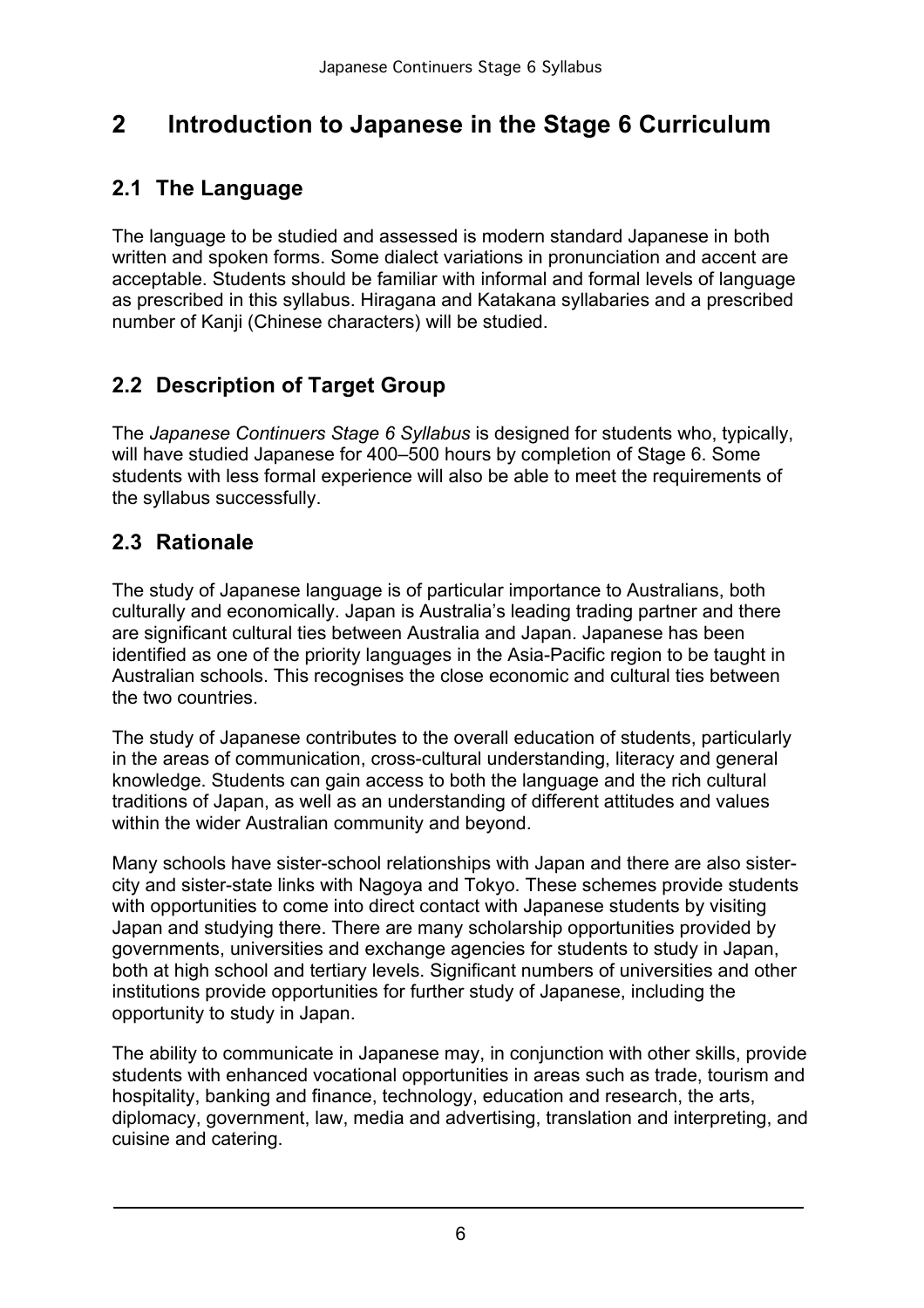# <span id="page-5-0"></span>**3 Continuum of Learning for Japanese Stage 6 students**

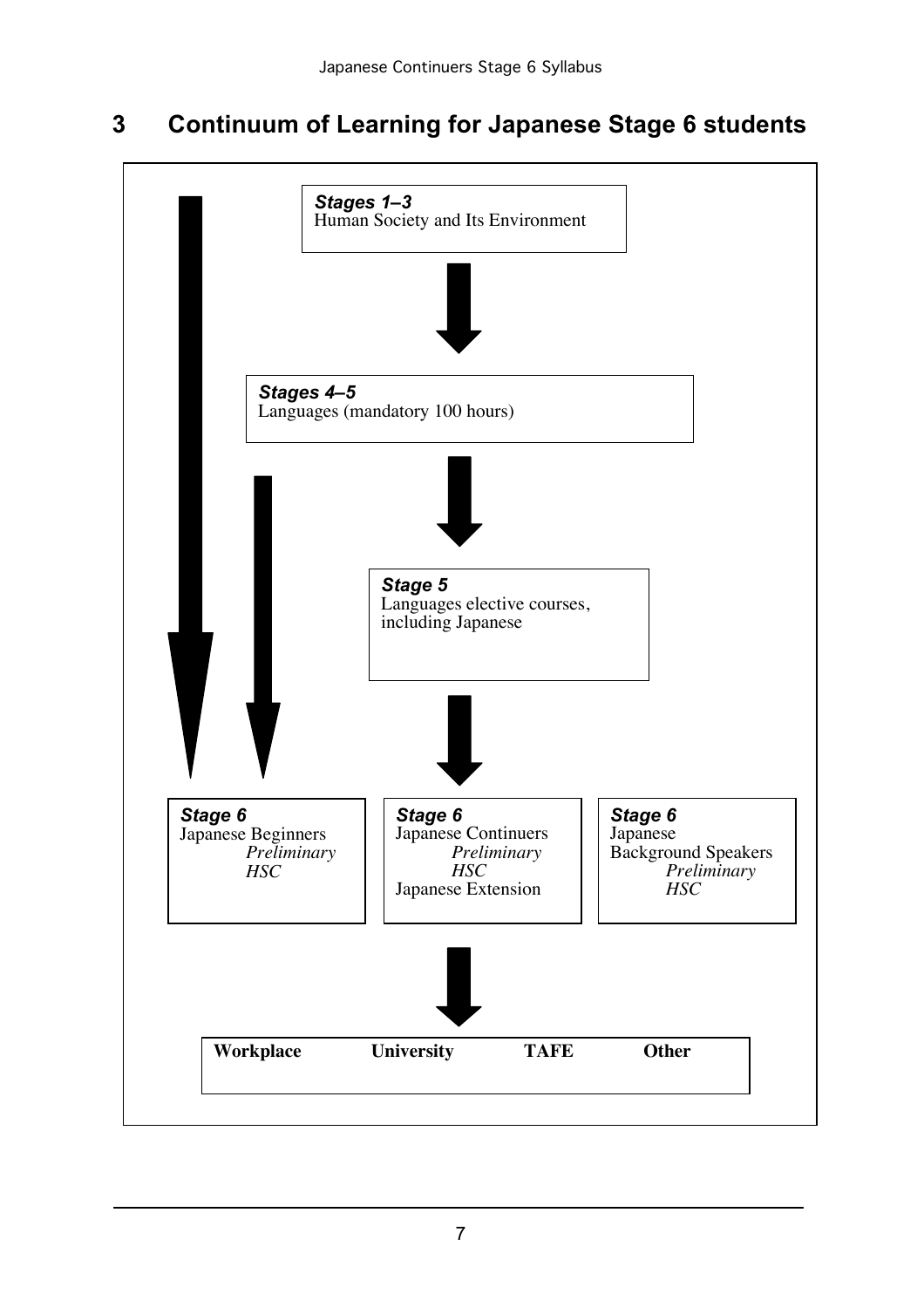The New South Wales curriculum provides opportunities for students to study a language or languages from Stages 1 through to Stage 6.

In the K–6 (Stages 1–3) Human Society and Its Environment key learning area, students develop an awareness of languages and may learn about the world through the study of a language such as Japanese.

In Years 7–10, a language is a mandatory component of the School Certificate, with students being required to complete 100 hours of language study. Elective study in Stages 4–5 in Japanese builds upon the mandatory study.

Stage 6 offers the opportunity to continue the study of Japanese at Continuers level or Background Speakers level as appropriate. An Extension course is also available for the student at Continuers level. Students may also begin the study of Japanese in Stage 6.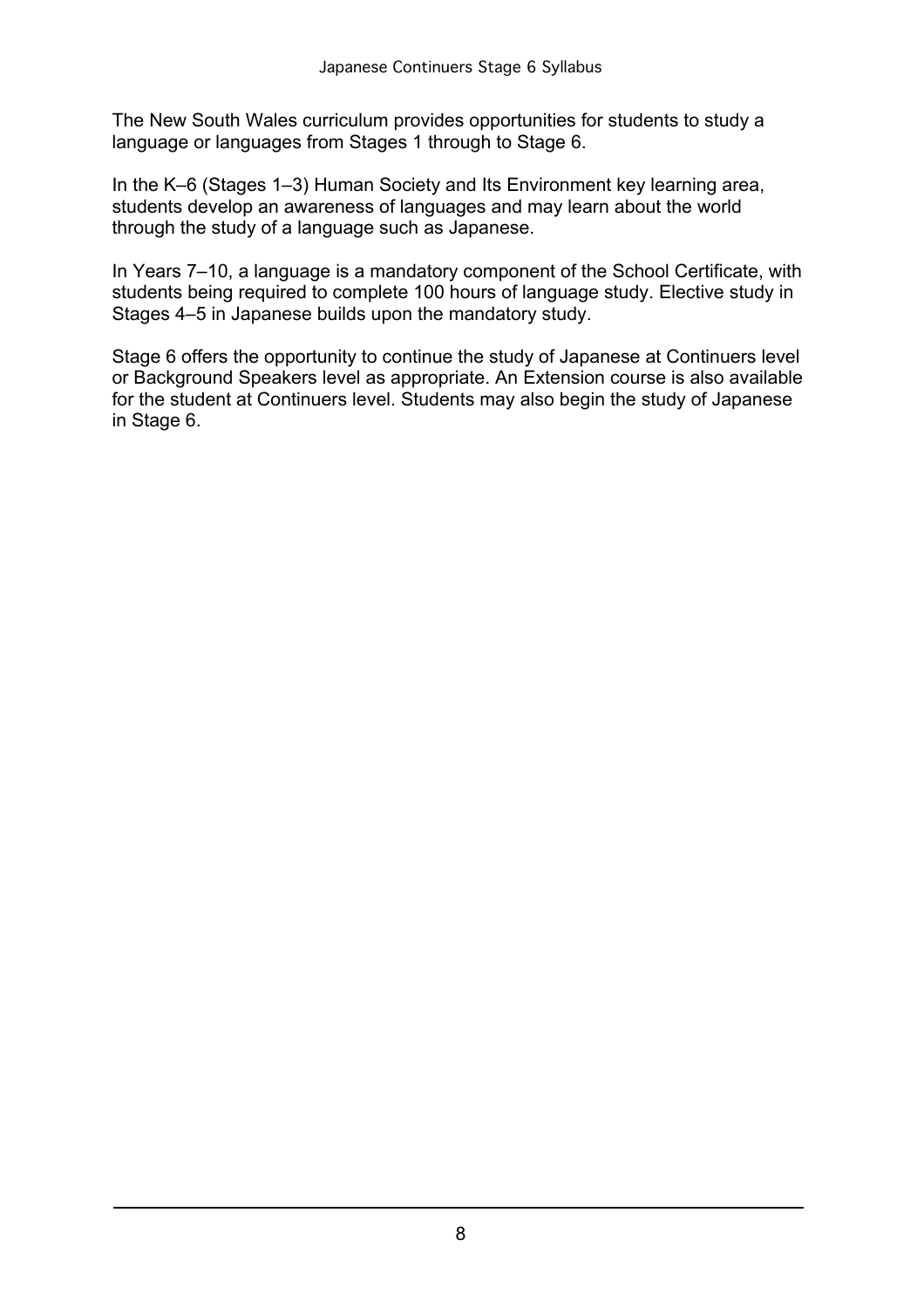# <span id="page-7-0"></span>**4 Aims**

The aims of the syllabus are to develop students':

- ability to use Japanese to communicate with others
- understanding and appreciation of the cultural contexts in which Japanese is used
- ability to reflect on their own culture(s) through the study of other cultures
- understanding of language as a system
- ability to make connections between Japanese and English, and/or other languages
- • cognitive, learning and social skills
- potential to apply Japanese to work, further study, training or leisure.

# **5 Objectives**

Students should be able to achieve the following objectives:

- Objective 1 exchange information, opinions and experiences in Japanese
- Objective 2 express ideas through the production of original texts in Japanese
- Objective 3 analyse, process and respond to texts that are in Japanese
- Objective 4 understand aspects of the language and culture of Japanese-speaking communities.

Meeting these objectives will involve using the skills of listening, speaking, reading and writing, either individually or in combination, and being able to move between Japanese and English.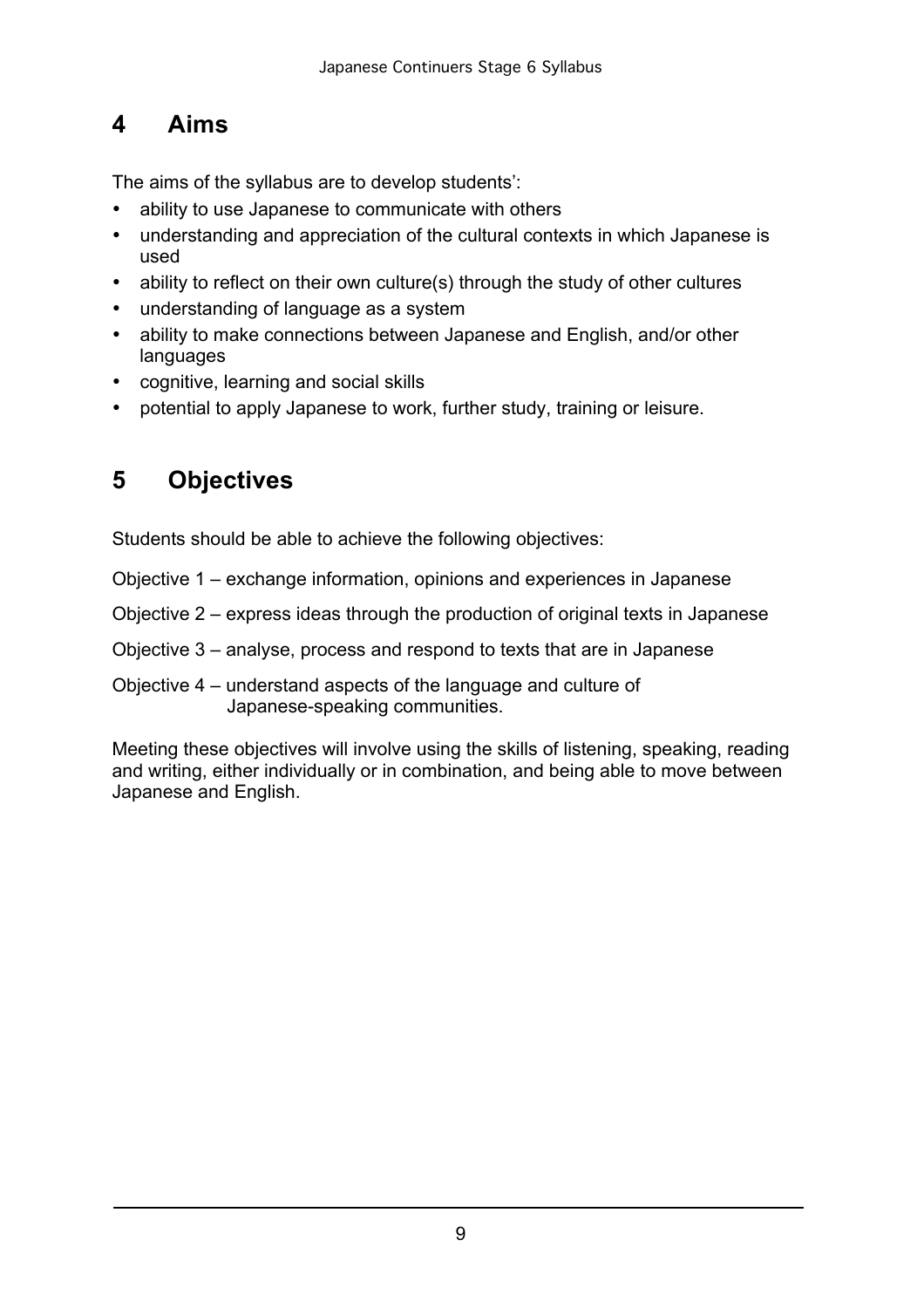#### <span id="page-8-0"></span>**6 Course Structure**

#### **The Preliminary Course (120 indicative hours)**

The Preliminary course has, as its organisational focus, themes and associated topics. Students' skills in, and knowledge and understanding of, Japanese will be developed through tasks associated with a range of texts and text types that reflect the themes and topics. Students will also gain an insight into the culture and the language of Japanese-speaking communities through the study of a range of texts.

#### **The HSC Course (120 indicative hours)**

The HSC course focuses on the three prescribed themes and associated topics. Students will gain a broader and deeper understanding of Japanese and will extend and refine their communication skills in the language. As they expand the range of tasks, texts and text types studied, students' knowledge and understanding of the culture and the language of Japanese-speaking communities will develop further.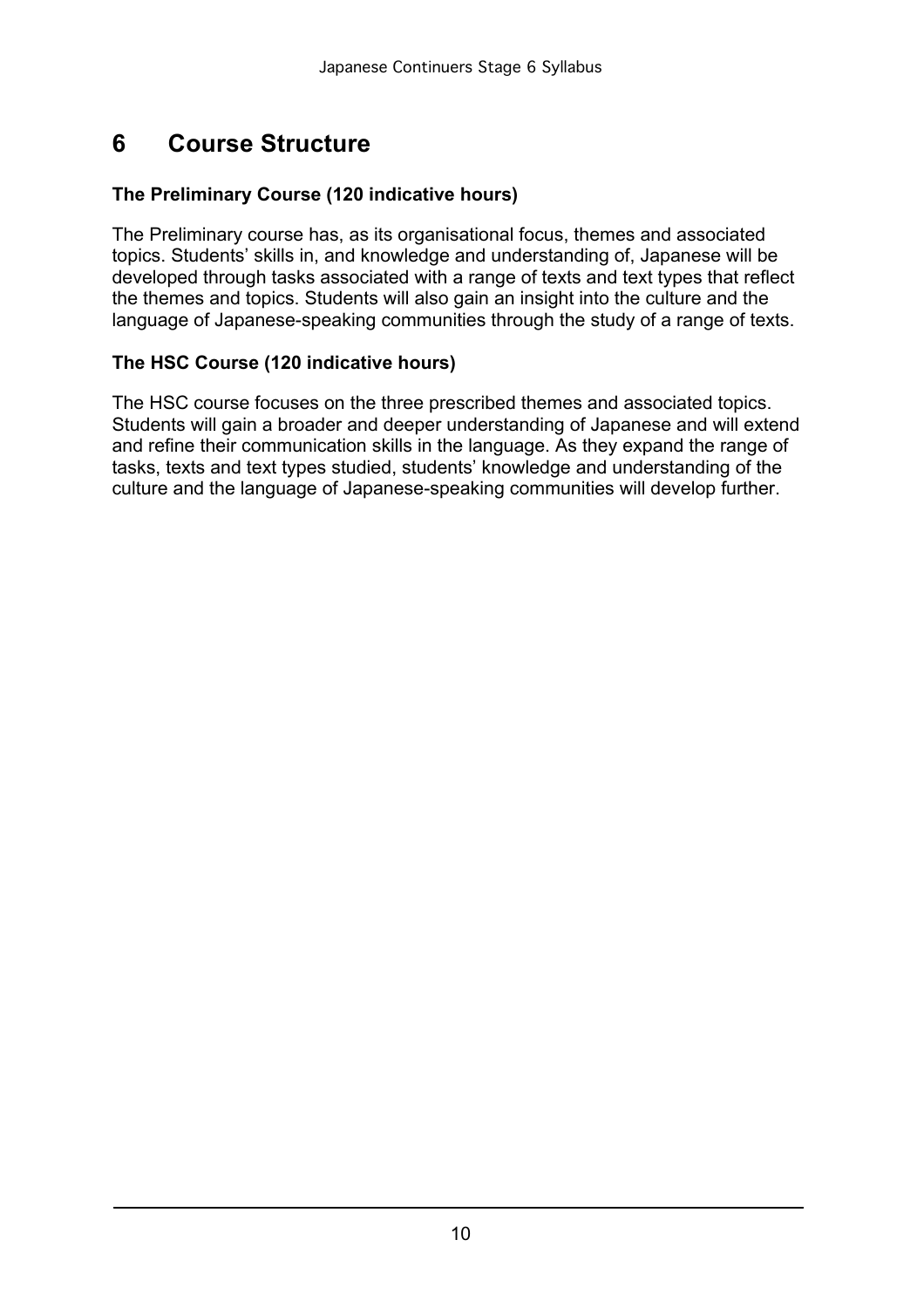# **7 Objectives and Outcomes**

#### **7.1 Table of Objectives and Outcomes**

The outcomes listed below represent the knowledge, skills and understanding, that students will achieve by the end of the HSC course based on this syllabus. The outcomes have been linked to one objective but may derive from more than one. The degree to which students achieve these outcomes will be reported in the performance scale.

| <b>Objectives</b>                                                                            | <b>Outcomes</b>                                                                                                                                                                                                                                                                                                                                                 |
|----------------------------------------------------------------------------------------------|-----------------------------------------------------------------------------------------------------------------------------------------------------------------------------------------------------------------------------------------------------------------------------------------------------------------------------------------------------------------|
| The student will:<br>1. exchange information,<br>opinions and<br>experiences in<br>Japanese  | The student:<br>1.1 uses a range of strategies to maintain<br>communication<br>1.2 conveys information appropriate to context,<br>purpose and audience<br>1.3 exchanges and justifies opinions and ideas<br>1.4 reflects on aspects of past, present and<br>future experience                                                                                   |
| 2. express ideas through<br>the production of<br>original texts in<br>Japanese               | 2.1 applies knowledge of language structures to<br>create original text #<br>2.2 composes informative, descriptive, reflective,<br>persuasive or evaluative texts appropriate to<br>context, purpose and/or audience<br>2.3 structures and sequences ideas and information                                                                                      |
| 3. analyse, process and<br>respond to texts that are<br>in Japanese                          | 3.1 conveys the gist of texts and identifies specitic<br>information<br>3.2 summarises the main ideas<br>3.3 identifies the tone, purpose, context and<br>audience<br>3.4 draws conclusions from or justifies an opinion<br>3.5 interprets, analyses and evaluates information<br>3.6 infers points of view, attitudes or emotions from<br>language and context |
| 4. understand aspects of<br>the language and<br>culture of Japanese-<br>speaking communities | 4.1 recognises and employs language<br>appropriate to different social contexts<br>4.2 identifies values, attitudes and beliefs of<br>cultural significance<br>4.3 reflects upon significant aspects of language<br>and culture                                                                                                                                 |

# written or spoken texts created by students incorporating their own ideas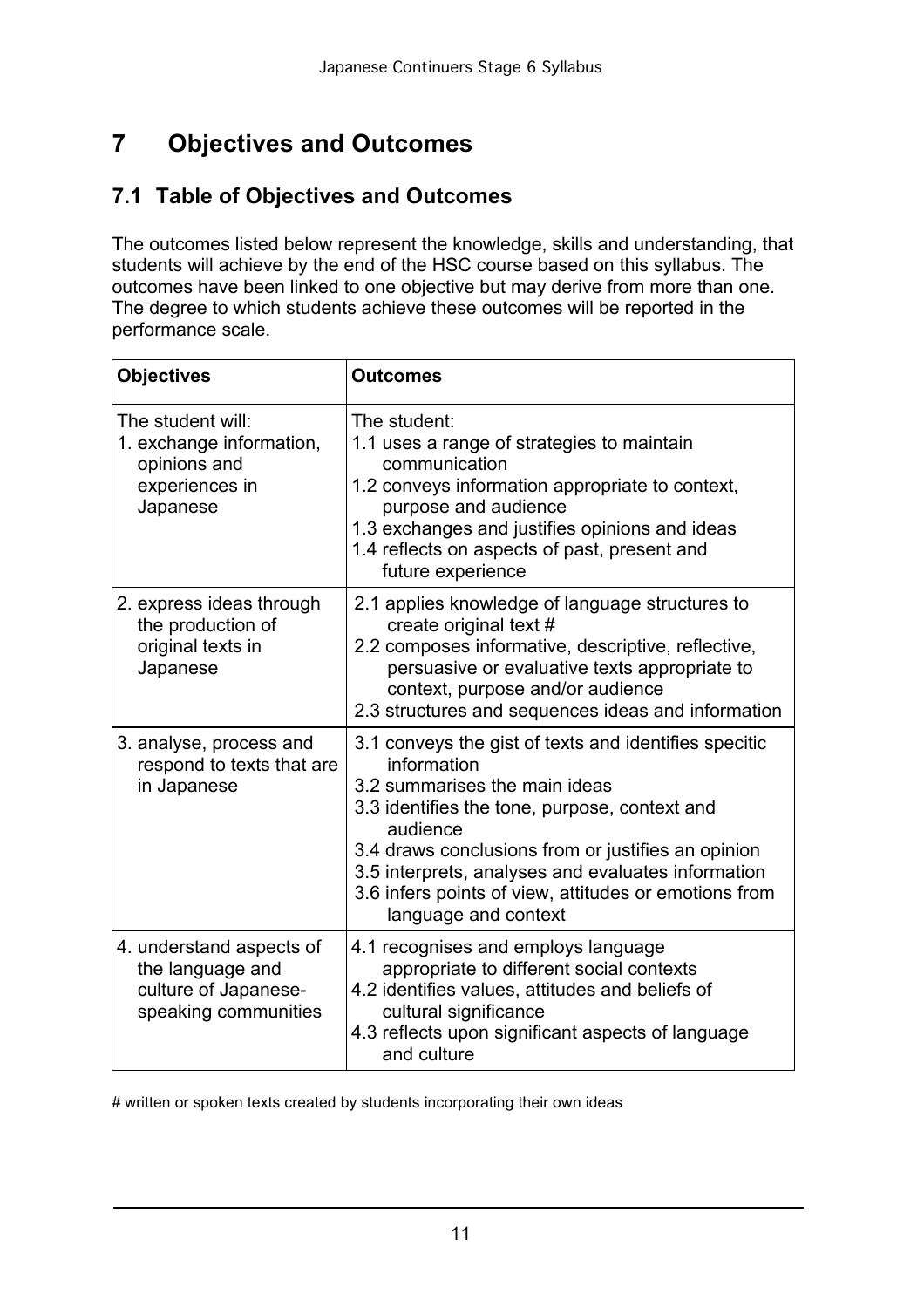# <span id="page-10-0"></span>**7.2 Key Competencies**

Japanese Stage 6 provides a powerful context within which to develop general competencies considered essential for the acquisition of effective, higher-order thinking skills necessary for further education, work and everyday life.

Key competencies are embedded in the *Japanese Continuers Stage 6 Syllabus* to enhance student learning. The key competencies of *communicating ideas and information* and *collecting, analysing and organising information* reflect core skills in language learning and are explicit in the objectives and outcomes of the syllabus. The other key competencies are developed through classroom pedagogy. Students interact with one another, and through this interaction, the key competencies, *planning and organising activities* and *working with others and in teams*, are developed. In interacting with others via communications technology, the student will develop the key competency of *using technology*. The skills associated with the analysis of texts, such as the ability to comprehend meaning from context and using a dictionary, contribute towards the student's development of the key competency *solving problems*.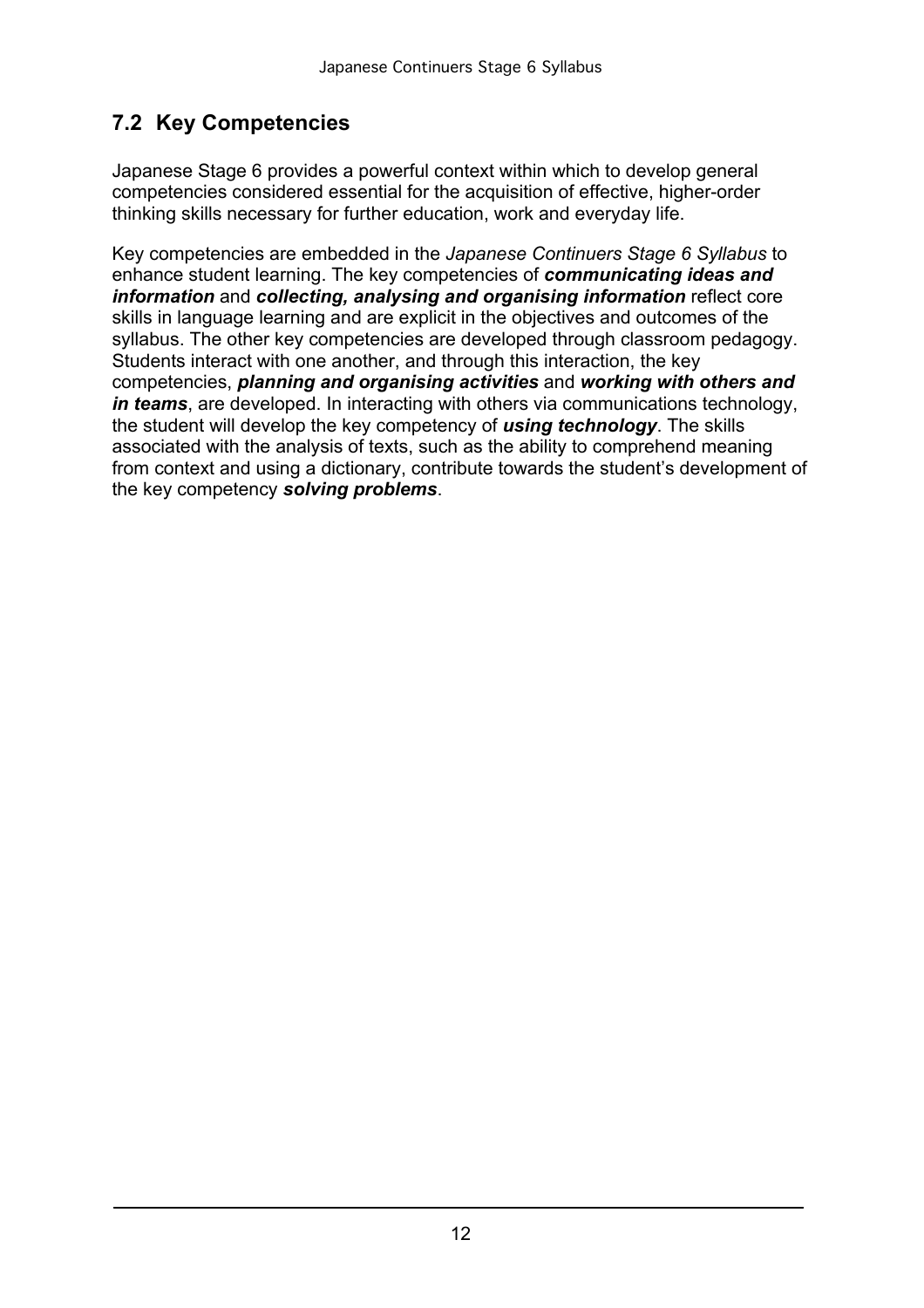# <span id="page-11-0"></span>**8 Content of Japanese Preliminary and HSC Courses**

#### **8.1 Themes, Topics and Sub-topics**

There are three prescribed themes:

- the individual
- the Japanese-speaking communities
- the changing world.

Each theme has a number of prescribed topics and suggested sub-topics with which students will engage in their study of Japanese. The placement of the topics under one or more of the three themes is intended to provide a particular perspective or perspectives for each of the topics. The suggested sub-topics are provided to guide students and teachers as to how the topics may be treated.

The theme, *the individual*, enables students to explore aspects of their personal world, for example, sense of self, aspirations for the future, personal values, opinions, ideas, and relationships with others. At the same time, this theme also enables the student to study topics from the perspective of other individuals.

The theme, *the Japanese-speaking communities*, explores topics from the perspective of groups within those communities or the communities as a whole and encourages students to reflect on their own and other cultures.

The theme, *the changing world*, enables students to explore change as it affects aspects of the world of work and other topics such as current issues.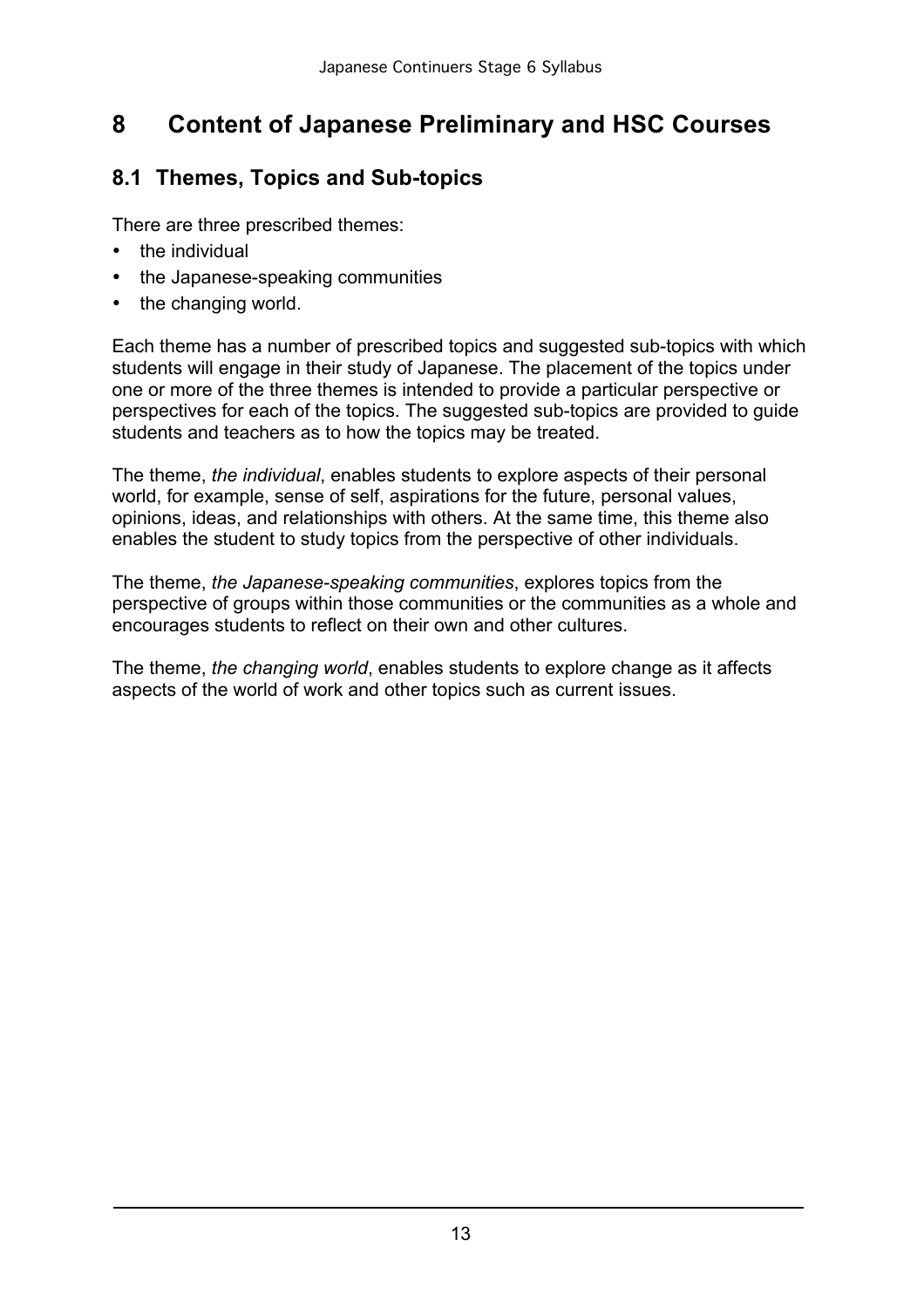| Theme:                                                                                                                                                                                              | Theme:                                                                                                                                                                                                                                                      | Theme:                                                                                                                                                         |
|-----------------------------------------------------------------------------------------------------------------------------------------------------------------------------------------------------|-------------------------------------------------------------------------------------------------------------------------------------------------------------------------------------------------------------------------------------------------------------|----------------------------------------------------------------------------------------------------------------------------------------------------------------|
| the individual                                                                                                                                                                                      | the Japanese-speaking<br>communities                                                                                                                                                                                                                        | the changing world                                                                                                                                             |
| <b>Topics:</b>                                                                                                                                                                                      | <b>Topics:</b>                                                                                                                                                                                                                                              | Topics:                                                                                                                                                        |
| personal world,<br>eg:<br>- personal<br>information<br>home and<br>neighbourhood<br>- family/friends<br>- places of<br>interest in<br>Australia<br>daily life,<br>eg:<br>- routine<br>- school life | travelling in Japan,<br>eg:<br>- transport/directions<br>- tickets/reservations<br>accommodation<br>places of interest in<br>Japan<br>living in Japan,<br>eg:<br>- meeting/visiting<br>people<br>- shopping/eating<br>- customs/etiquette<br>cultural life, | the world of work,<br>eg:<br>- casual work<br>- careers using<br>Japanese<br>current issues,<br>eg:<br>- technology +<br>- youth issues +<br>- social issues + |
| leisure,<br>eg:<br>$-$ interests<br>- sport<br>- healthy lifestyle<br>- holidays/travel                                                                                                             | eg:<br>$-$ traditional culture $\dagger$<br>$-$ contemporary culture $\dagger$                                                                                                                                                                              |                                                                                                                                                                |
| future plans,<br>eg:<br>- education<br>- careers<br>- lifestyle                                                                                                                                     |                                                                                                                                                                                                                                                             |                                                                                                                                                                |

**8.1.1 Table of Themes and Topics** 

† receptive use

The topics are sufficiently broad to allow flexibility in school programs, but specific enough to be of practical assistance to students and teachers. Not all topics will require the same amount of study time. The length of time and depth of treatment determined for each topic will depend on a number of factors, including:

- the particular objective(s) being covered
- the needs and interests of the student
- the linguistic and cultural complexity of the texts selected for study
- the tasks set for completion
- the language of response
- the nature of the language itself.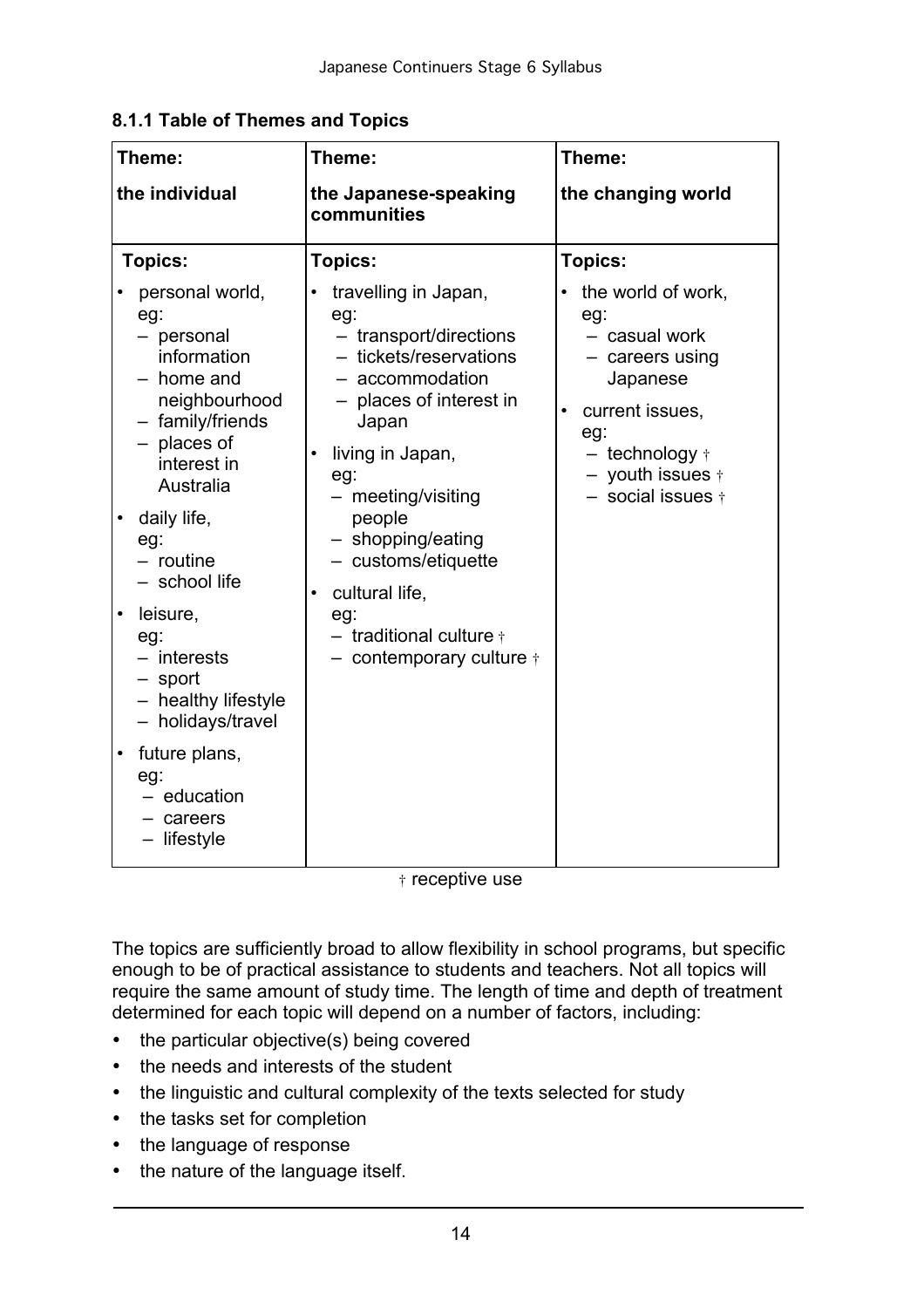<span id="page-13-0"></span>Teachers should structure and organise programs based on the prescribed themes and topics to address the objectives of the syllabus. In the treatment of some topics, it may be appropriate to focus on only one objective*,* such as Objective 3 — analyse, process, and respond to a range of texts. Other topics may lend themselves to focusing on more than one objective*.* Objective 4 — understand aspects of the language and culture of Japanese-speaking communities — underlies the study of all the themes and topics.

#### **8.1.2 Texts**

Students will access the themes and topics through texts. They should be wideranging and could include, for example, film, short story, song, newspaper article or documentary. While it is expected that students will study a range of oral and written texts in Japanese in their treatment of the themes, topics and sub-topics, it may be appropriate to discuss a text or texts in English. Similarly, the language used by students to respond to a text may be either Japanese or English, as appropriate. As a guide to those aspects of the topics that lend themselves to discussion in English, some sub-topics have been suggested for receptive use. They have been indicated by a dagger (†) in the Themes and Topics table.

#### **8.1.3 Vocational Education and Training**

In order to maximise opportunities for the student to gain recognition in nationally accredited Vocational Education and Training (VET), some teachers may wish to embed modules endorsed within the Australian Qualifications Framework (AQF) into their programs.

Schools wishing to integrate VET modules into courses will need to comply with the principles and procedures of the Australian Recognition Framework (ARF) and any specific State or Territory requirements for delivery, assessment and certification of the VET. For further information see page 28.

#### **8.2 Tasks**

This syllabus recognises the importance of tasks as an organising principle in structuring a program that allows the student to work towards meeting the objectives and learning outcomes.

Tasks, broadly defined as opportunities for the purposeful use of language, must be selected and designed so that the student can develop and demonstrate knowledge, skills and understanding at increasingly complex levels.

Tasks can be described as having five elements:

- a purpose (a reason for undertaking the task that goes beyond the practice of the language for its own sake)
- a context (this may be real, simulated or imaginary, and may include aspects such as where, when, who is involved)
- a process (thinking, problem-solving, creating)
- a product (a result that can be described in terms of achievement of the purpose of the task and in the student's overall cognitive development).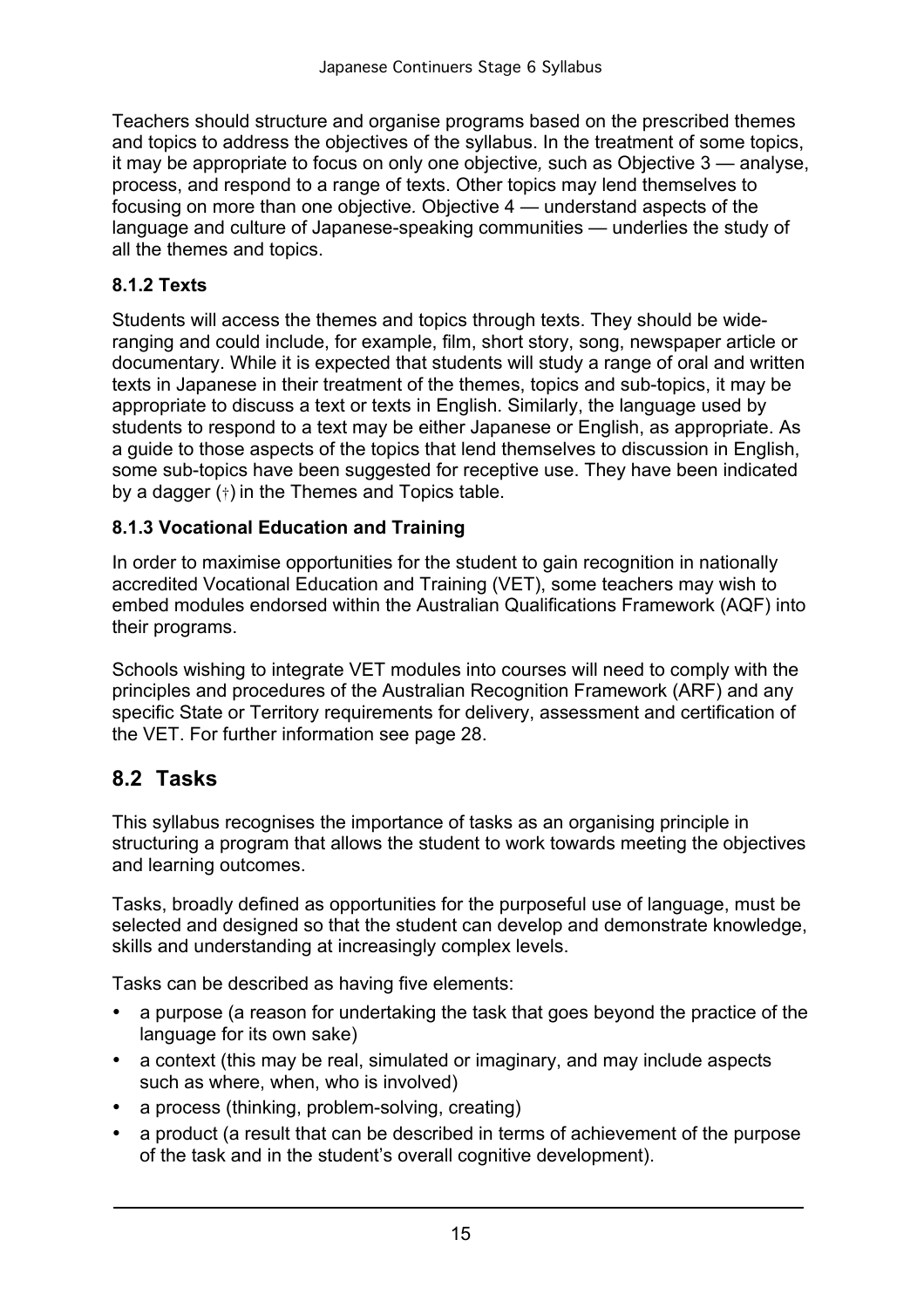### **8.3 Texts**

Texts for receptive use will not be prescribed. Students are encouraged to read, view and listen to a wide range of texts, including authentic texts. They are expected to be able to produce the following written texts in the modern standard version of Japanese.

| article     | message  | recount                    |
|-------------|----------|----------------------------|
| diary entry | note     | report                     |
| email       | notice   | script of an interview     |
| letter      | postcard | script of a speech of talk |

In the oral examination students participate in a conversation.

#### **8.4 Vocabulary**

A character list and a vocabulary list comprising basic vocabulary relevant to the themes and topics will be provided in a separate document.

#### **8.4.1 Dictionaries**

The student should be encouraged to use dictionaries. It is expected that teachers will assist students to develop the necessary skills and confidence to use dictionaries effectively.

Suitable editions are published with the Resources on the Board of Studies website (www.boardofstudies.nsw.edu.au). Students are able to use monolingual and/or bilingual print dictionaries in the written examination. Information regarding the use of dictionaries in the HSC examination may be found in *Assessment and Reporting in Japanese Continuers Stage 6*.

#### **8.5 Grammar**

Grammar can be referred to as the organisation of, and relationship between, all the elements that constitute a language as it functions.

There are many different theories of grammar and a number of different approaches towards its teaching and learning. The categories used below are not intended to promote any particular theory of grammar or to favour one methodology over another.

It is recognised that students will already have acquired a significant understanding of the function of grammar in Japanese through prior knowledge or study of Japanese.

However, developing students' ability to convey meaning effectively in a range of contexts will necessarily involve extending their awareness of the system of structures underlying the language, as well as their ability both to apply and adapt this knowledge.

The following grammatical structures are those that students studying Japanese in a Continuers course are expected to recognise and use.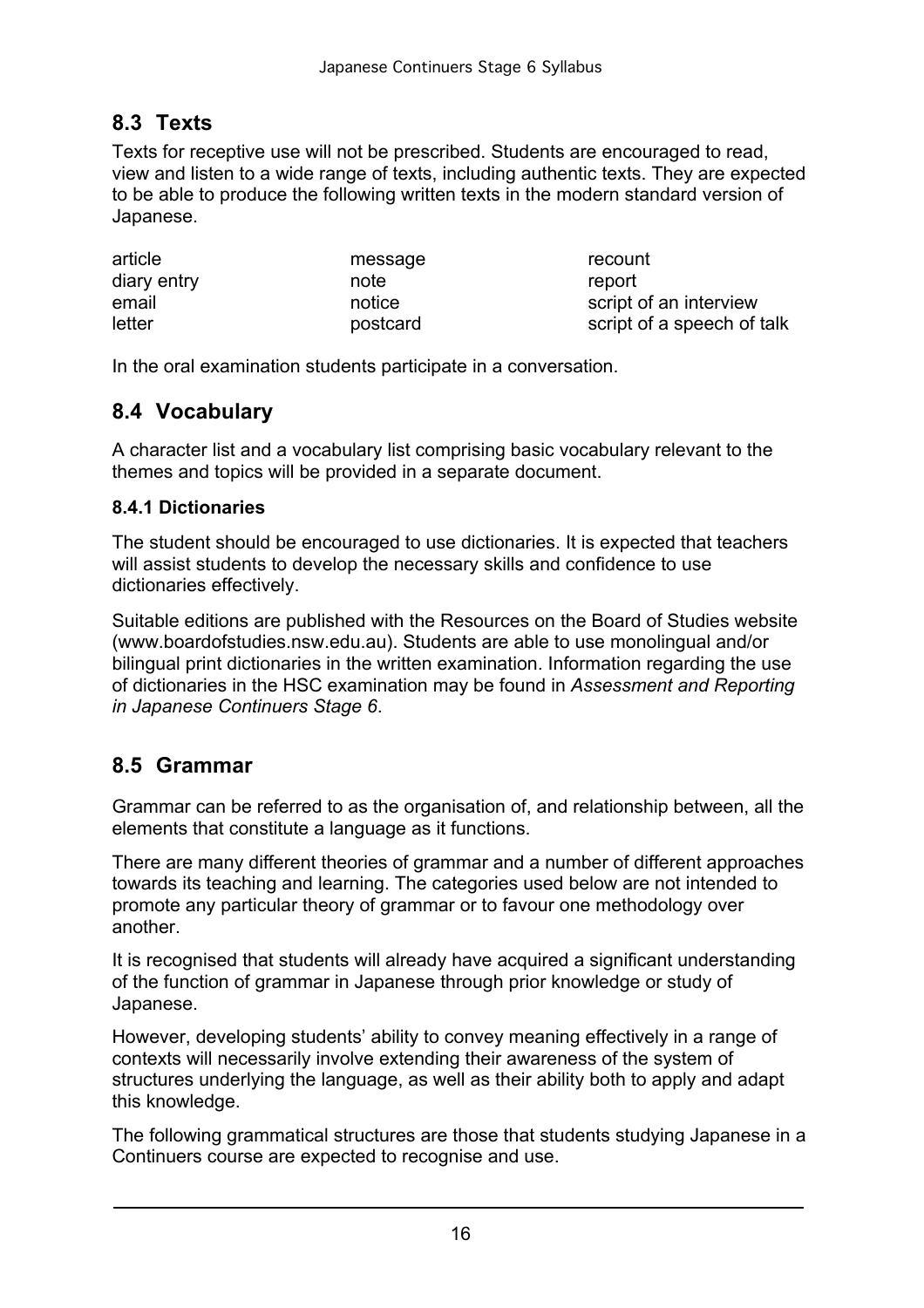| <b>Verbs</b>                | <b>Adjectives</b> | The verb 'to be'                |
|-----------------------------|-------------------|---------------------------------|
| $\sim$ る:食べる<br>$\sim$ う:書く | 〜い:赤い<br>な:しずかな所  | $\sim$ だ:本だ                     |
| ~た:食べた<br>書いた               | ~かった : 赤かった       | ~だった:本だった                       |
| ~ない: 食べない<br>書かない           | 〜くない : 赤くない       | ~では(じゃ)ない:<br>本では (じゃ) ない       |
| ~なかった:<br>食べなかった<br>書かなかった  | ~くなかった:<br>赤くなかった | ~では (じゃ) なかった:<br>本では (じゃ) なかった |
| ~よう:食べよう<br>~おう:書こう         | 〜いだろう:<br>赤いだろう   | ~だろう:本だろう                       |

### **1 Summary of forms of verbs and adjectives**

#### **Finite forms – plain forms**

#### **Finite forms – polite forms**

| <b>Verbs</b>                     | <b>Adjectives</b>                                  | The verb 'to be'                            |
|----------------------------------|----------------------------------------------------|---------------------------------------------|
| ~ます:食べます<br>書きます                 | ~いです : 赤いです<br>~な: しずかな所です                         | ~です:本です                                     |
| $\sim$ ました:<br>食べました<br>書きました    | ~かったです:<br>赤かったです<br>~な:しずかでした                     | ~でした : 本でした                                 |
| $\sim$ ません:<br>食べません<br>書きません    | ~くないです:<br>赤くないです<br>~くありません:<br>赤くありません           | ~では (じゃ) ありません:<br>本では(じゃ)ありません             |
| ~ませんでした:<br>食べませんでした<br>書きませんでした | ~くなかったです:<br>赤くなかったです<br>~くありませんでした:<br>赤くありませんでした | ~では(じゃ)ありません<br>でした:<br>本では(じゃ)ありませんで<br>した |
| ~ましょう:<br>食べましょう<br>書きましょう       | へいでしょう:<br>おもしろいでしょう<br>しずかでしょう                    | ~でしょう:<br>本でしょう                             |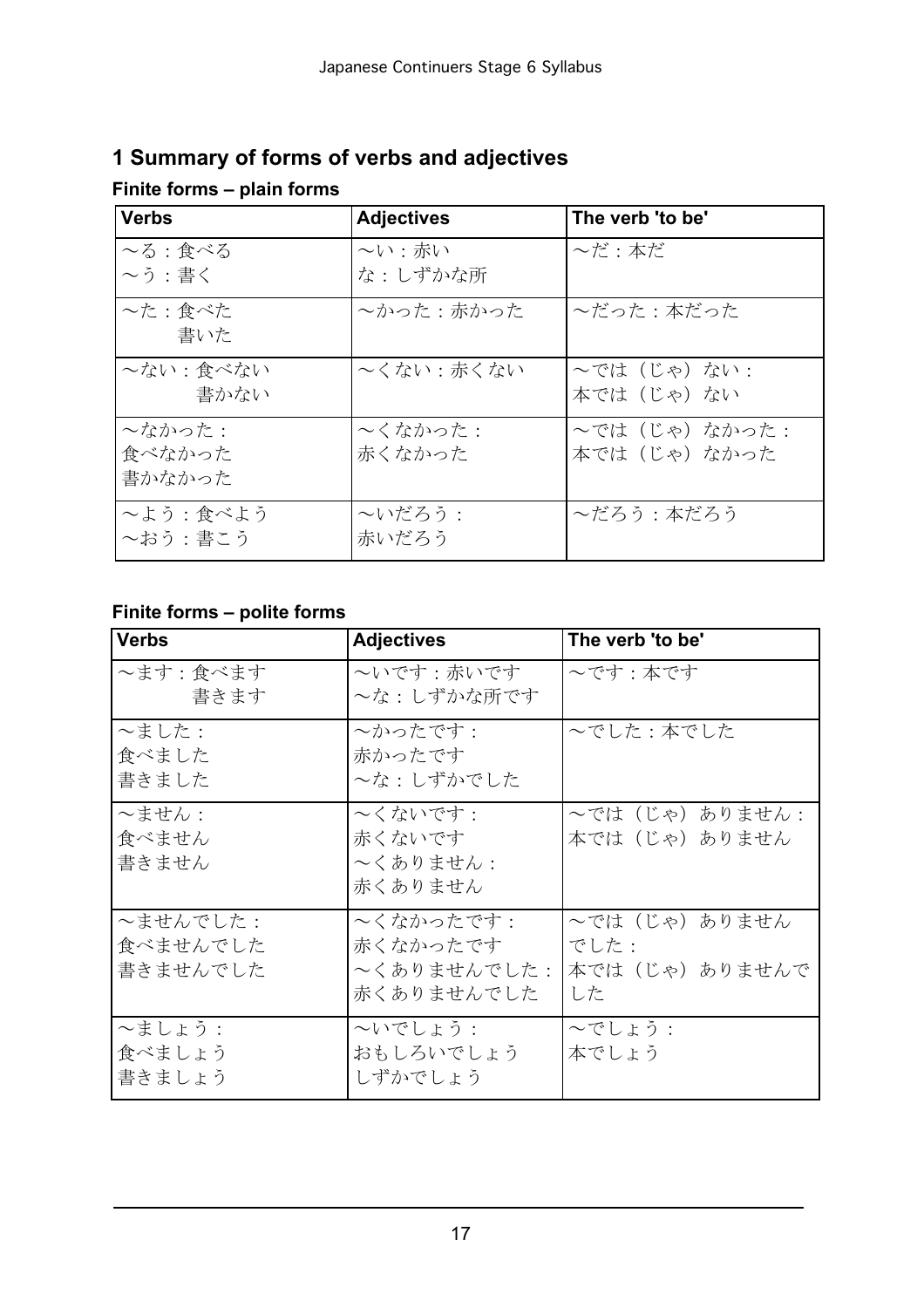| Form                   | <b>Function/Use</b>                                                          | <b>Example</b>                            |
|------------------------|------------------------------------------------------------------------------|-------------------------------------------|
| $\sim$ $\tau$          | linking ideas                                                                | 町に行ってえいがを見ます<br>せが高くてあたまがいいで<br>す         |
| ~て+ください                | requesting                                                                   | 早く帰ってください                                 |
| ~て+います                 | expressing what you are<br>doing                                             | テレビを見ています                                 |
| ~て+みます                 | expressing what you try to<br>do                                             | 日本語を話してみます                                |
| ~て+しまいます               | expressing that you do<br>something completely, or<br>finish doing something | おかしを食べてしまいまし<br>た<br>しゅくだいをわすれてしま<br>いました |
| ~て+はいけません              | forbidding                                                                   | まだ帰ってはいけません                               |
| ~て+もいいです               | giving permission                                                            | もう帰ってもいいです                                |
| $\sim$ $\tau$ + $\phi$ | expressing a condition<br>(even if)                                          | たくさんねてもまだねむい<br>です<br>高くても買います            |
| ~て+から                  | expressing when you do<br>something (after)                                  | いつも勉強をしてからテレ<br>ビを見ます                     |

# **2** ~て **form**

# **3** ~て **form and verbs of giving and receiving**

| <b>Form</b> | <b>Function/Use</b>                                        | <b>Example</b>      |
|-------------|------------------------------------------------------------|---------------------|
| ~て+くださいます   | expressing that a superior<br>does you a favour            | 先生が教えてくださいまし<br>た   |
| ~て+くれます     | expressing that someone<br>does you a favour               | 日本から本をおくってくれ<br>ました |
| ~て+あげます     | expressing that you do a<br>favour for someone             | 買ってあげましょうか          |
| ~て+もらいます    | expressing that you<br>receive a favour from<br>someone    | 友だちに作ってもらいまし<br>た   |
| ~て+いただきます   | expressing that you<br>receive a favour from a<br>superior | 先生にかしていただき<br>ました   |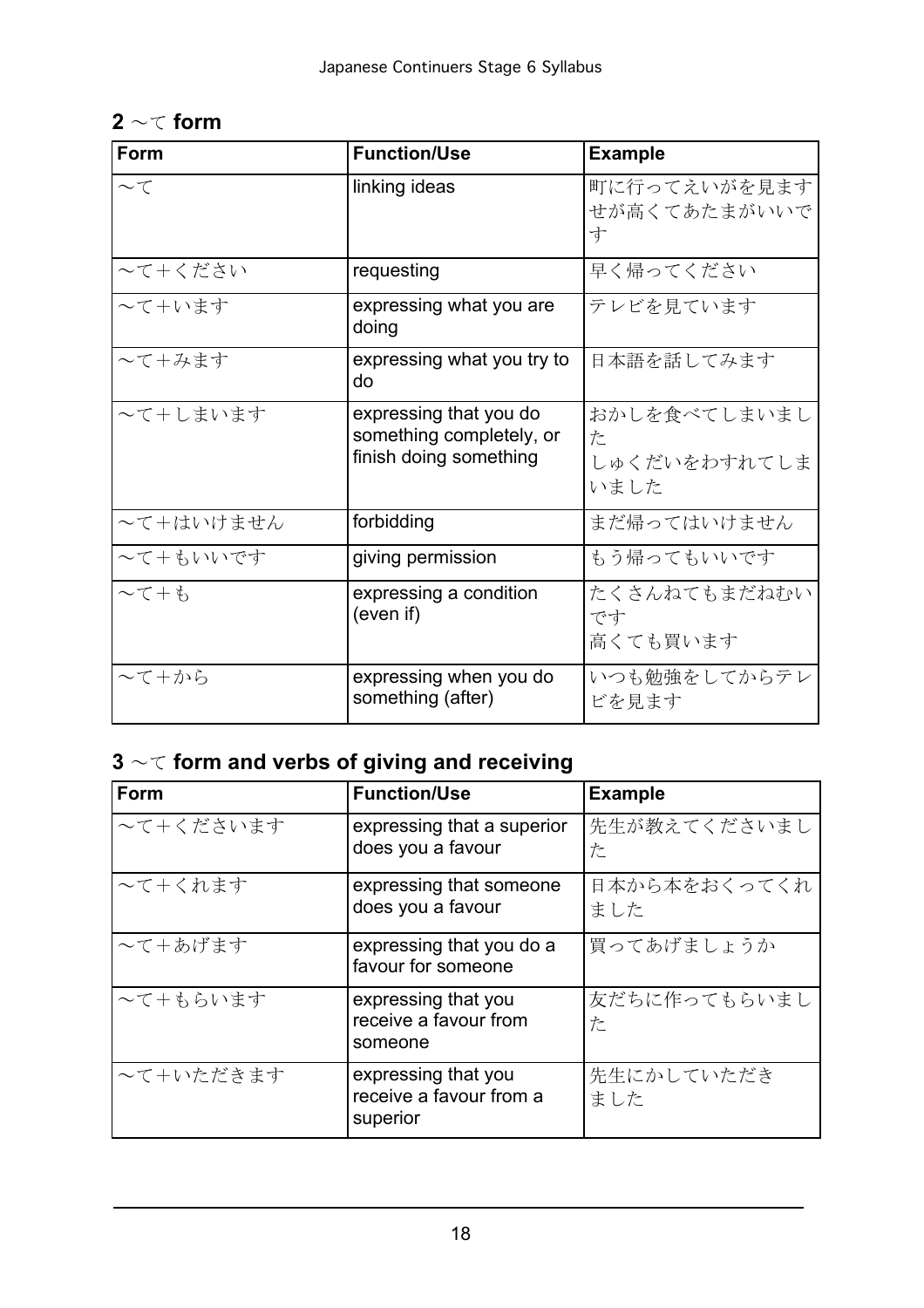| Form                | <b>Function/Use</b>                                                          | <b>Example</b>               |
|---------------------|------------------------------------------------------------------------------|------------------------------|
| ~た+ほうがいいです          | offering advice                                                              | 勉強したほうがいいです                  |
| ~た+ことがあります          | relating your experience                                                     | 京都に行ったことが<br>ありますか           |
| ~た+後 (で)            | expressing when you do<br>something (after)                                  | 食事をした後(で)テレビ<br>を見ました        |
| $\sim$ たり $\sim$ たり | expressing that you do<br>various activities or that<br>conditions alternate | 日曜日には家でテレビを<br>見たり,本を読んだりします |
|                     |                                                                              | あつかったり、さむかった<br>り、たいへんです     |
| ~たら                 | expressing a condition                                                       | わからなかったら聞いて<br>ください          |
|                     |                                                                              | おいしくなかったら<br>食べなくてもいいです      |

**4** ~た、~たら、~たり **forms** 

# **5 Finite form**

| Form       | <b>Function/Use</b>                              | <b>Example</b> |
|------------|--------------------------------------------------|----------------|
| FF+そうです    | reporting what someone<br>else said              | かれは日本へ帰るそうです   |
|            |                                                  | ピアノがじょうずだそうで   |
|            |                                                  | す              |
| FF+つもりです   | expressing what you intend   あした行くつもりです<br>to do |                |
| $FF + $ 時  | expressing when you do                           | 私が行った時、        |
| 間/前        | something (when, while,<br>before)               | 日本にいる間、        |
|            |                                                  | 出かける前、         |
| $FF + L$   | comparing                                        | テレビを見るより本を読む   |
|            |                                                  | ほうがたのしいです      |
| FF+かもしれません | indicating possibility                           | あした行くかもしれません   |
| FF+でしょう    | indicating probability                           | 雪になるでしょう       |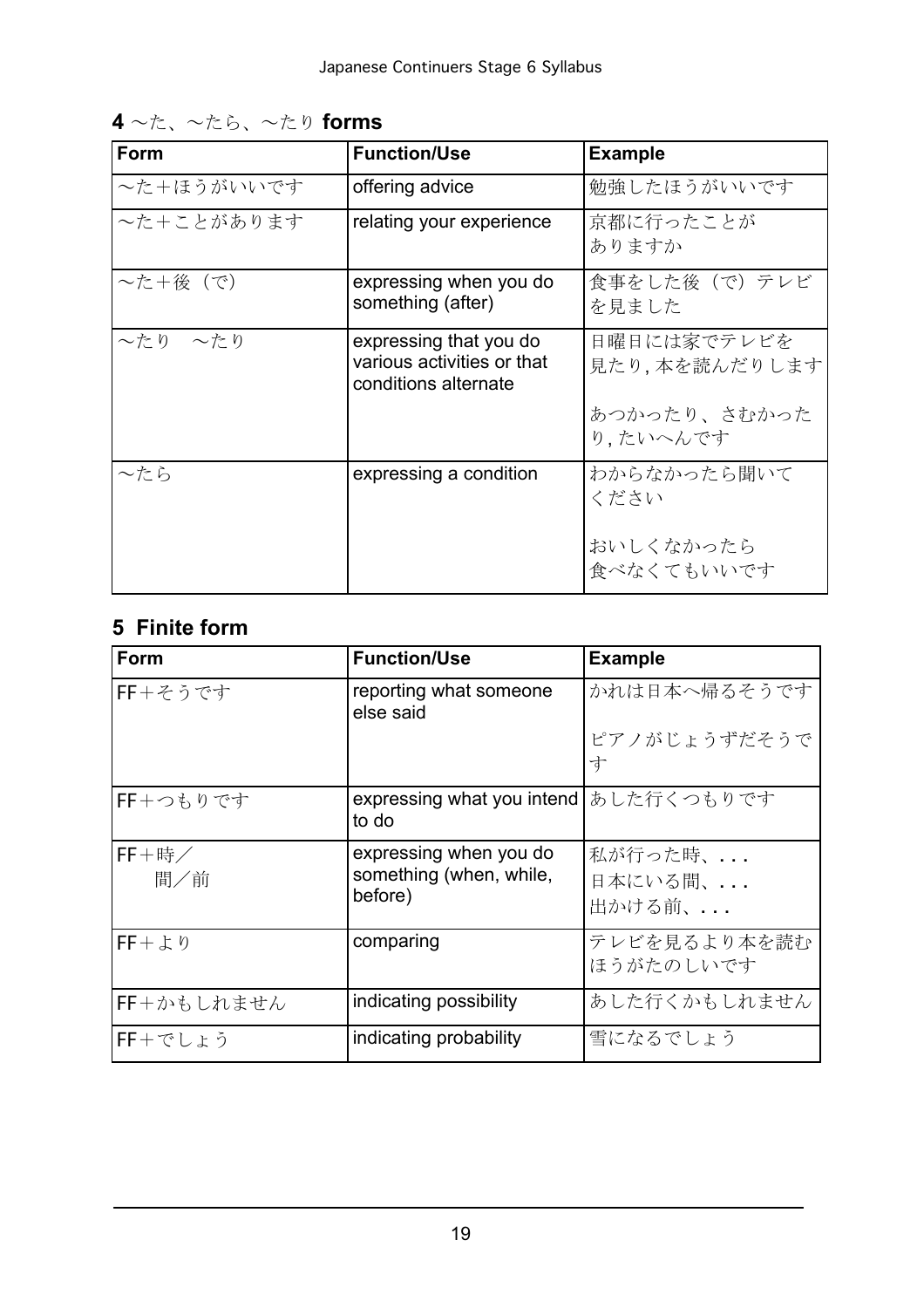# **Finite form (continued)**

| Form                                             | <b>Function/Use</b>                         | <b>Example</b>                           |
|--------------------------------------------------|---------------------------------------------|------------------------------------------|
| $FF + E$                                         | quoting what someone<br>said                | かれはあした来ると言いま<br>した                       |
| $FF + \approx \&$                                | indicating purpose                          | 大学に入るためにいっしょ<br>うけんめい勉強します               |
| $FF + L 5K$                                      | indicating purpose, result<br>or requesting | かぜをひかないように<br>くすりを飲みました                  |
|                                                  |                                             | 私に電話するように言って<br>ください                     |
| $FF+L$                                           | linking statements or<br>reasons            | 山田さんはやさしいし<br>あたまもいいです                   |
| $FF + NOUN$                                      | describing using a clause                   | 田中さんが読んだ本<br>あした見るえいが                    |
| FF+の/んです                                         | explaining, clarifying                      | おなかがいたいんです                               |
| $FF + 55t$                                       | expressing when you do<br>something (while) | 雨がふらないうちに帰りま<br>しょう                      |
| $FF + \mathcal{O}$ に†                            | linking ideas (even though)                 | わかいのによく仕事ができ<br>ます                       |
| $FF + 6U +$<br>$NOUN + 6 UN +$<br>ADJECTIVE+らしい† | expressing how something<br>appears         | だれかがここでキャンプを<br>していたらしいです<br>あの店は安いらしいです |
| FF+みたい†<br>NOUN +みたい†                            | expressing how something<br>appears         | 雪になるみたいですね<br>りんごみたいなくだもので<br>す          |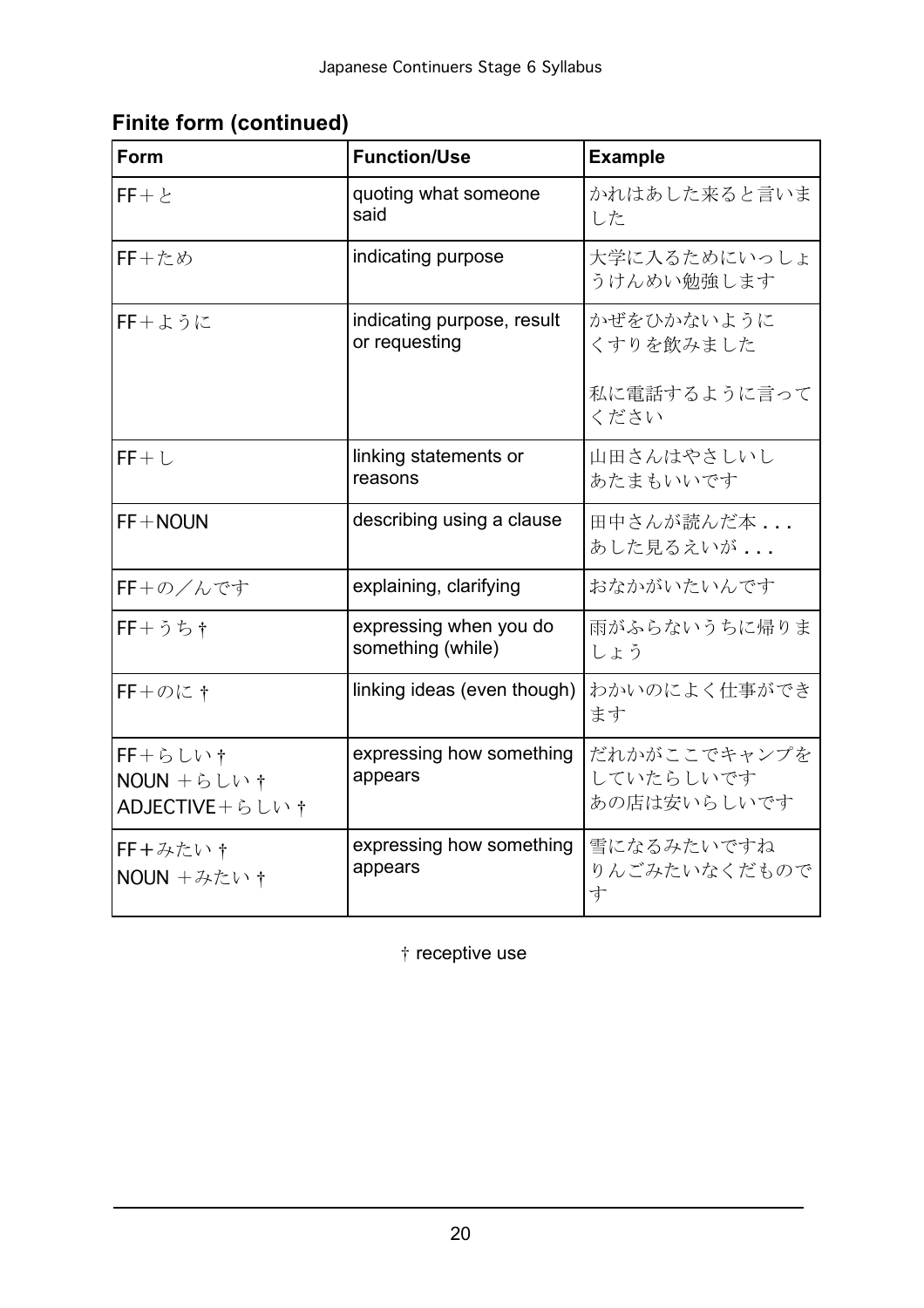| $6 \sim \pm \downarrow$ base |  |
|------------------------------|--|
|------------------------------|--|

| Form                        | <b>Function/Use</b>                          | <b>Example</b>                     |
|-----------------------------|----------------------------------------------|------------------------------------|
| <b>BASE+なさい</b>             | expressing a command                         | 本を読みなさい                            |
| $BASE+$ そうです                | expressing how something<br>appears          | 雨がふりそうです<br>おいしそうですね               |
| $BASE + \nleftrightarrow E$ | expressing how to do<br>something            | ケーキの作りかたを教えて<br>ください               |
| BASE+にくいです                  | saying something is<br>difficult to do       | ローマ字は読みにくいです                       |
| $BASE +$ やすいです              | saying something is easy<br>to do            | ひらがなは読みやすいです                       |
| BASE+たいです                   | expressing what you want<br>to do            | ラジオを聞きたいです                         |
| $BASE+i$                    | indicating purpose                           | えいがを見に行きます                         |
| <b>BASE+ながら</b>             | indicating actions done<br>simultaneously    | ラジオを聞きながら新聞を<br>読みます               |
| $BASE + f$ ぎます              | indicating that something is<br>excessive    | 食べすぎて、おなかがいた<br>いです<br>このとけいは高すぎます |
| BASE+はじめます†                 | indicating that you begin to<br>do something | そうじをしはじめました                        |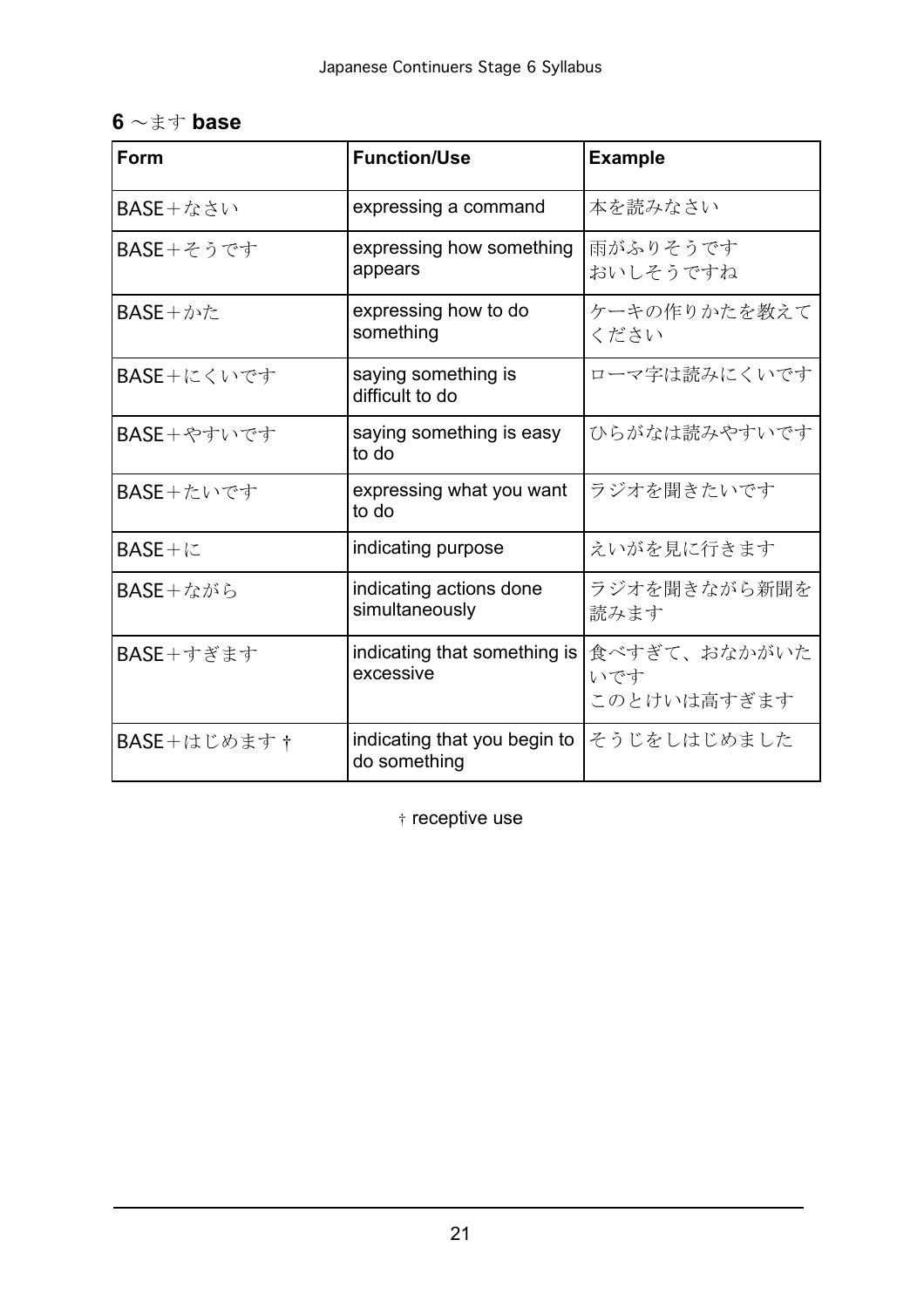| $7 \sim k$ い base |  |
|-------------------|--|
|-------------------|--|

| Form                         | <b>Function/Use</b>                               | <b>Example</b>       |
|------------------------------|---------------------------------------------------|----------------------|
| $BASE + \kappa$ ければ<br>なりません | indicating necessity                              | 勉強しなければなりません         |
| <b>BASE</b> $+$ なくても<br>いいです | indicating that you don't<br>have to do something | 行かなくてもいいです           |
| <b>BASE</b> +ないで<br>ください     | requesting not to do<br>something                 | 英語で話さないでください         |
| BASE +ないで                    | linking ideas                                     | テレビを見ないで勉強しな<br>さい   |
| <b>BASE</b> +ないほうが<br>いいです   | offering advice                                   | お金を持って来ないほうが<br>いいです |

# **8** ~ば **form**

| Form    | <b>Use</b>             | Example                         |
|---------|------------------------|---------------------------------|
| (もし)~ば† | expressing a condition | 早く行けば道はこんでいま<br>せん<br> 安ければ買います |

#### **9** ~える **form**

| Form       | <b>Function/Use</b>                     | <b>Example</b> |
|------------|-----------------------------------------|----------------|
| BASE +えます† | indicating that you can do<br>something | 漢字で書けます        |

### **10** ~られる **form**

| <b>IForm</b> | <b>Function/Use</b>                     | <b>Example</b> |
|--------------|-----------------------------------------|----------------|
| BASE +られます†  | indicating that you can do<br>something | さしみが食べられます     |

#### **11** ~おう **form**

| <b>IForm</b> | <b>Function/Use</b>     | <b>Example</b> |
|--------------|-------------------------|----------------|
| BASE +と思います  | expressing an intention | 日本へ行こうと思います    |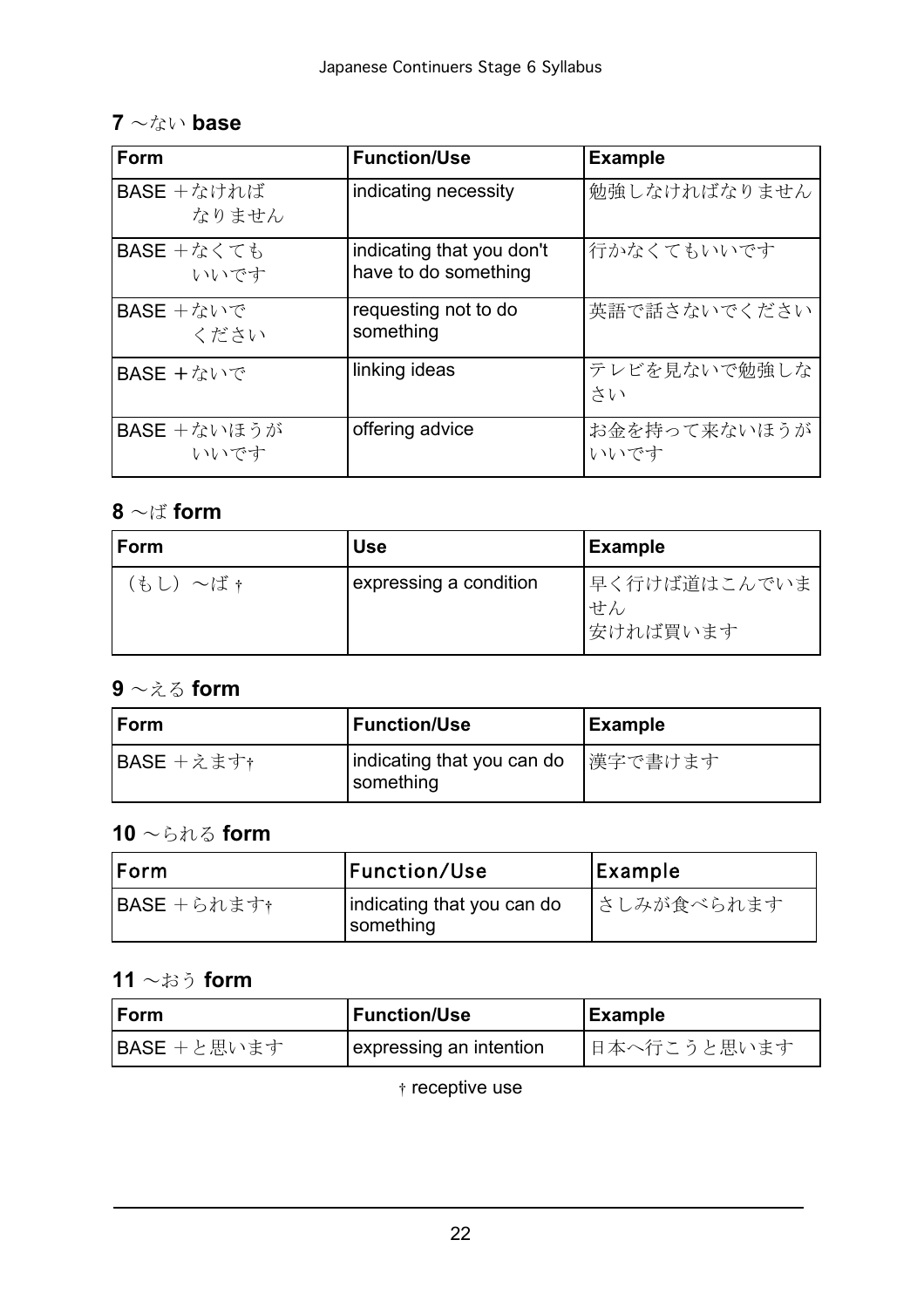| <b>Particle</b> | <b>Function/Use</b>                                                   | <b>Example</b>                  |
|-----------------|-----------------------------------------------------------------------|---------------------------------|
| は               | topic marker                                                          | 私は高校生です                         |
|                 | contrast                                                              | 本はありません                         |
| が               | subject                                                               | 父がそう言いました                       |
|                 | subject in subordinate<br>clause                                      | かれが来た時、                         |
|                 | expressing likes, abilities                                           | 日本語ができますか<br>りんごが好きです<br>本が読めます |
| $\mathcal{O}$   | possessive (of, 's)                                                   | 私の本です                           |
|                 | possessive pronoun                                                    | それはあの人のです                       |
|                 | adjectival                                                            | 日本の車です                          |
|                 | locational                                                            | つくえの上にあります                      |
|                 | optional alternative to $\beta$ <sup>3</sup> in<br>adjectival clauses | すずきさんが書いた手紙を<br>読みました           |
| に               | place of existence (in, at, on)                                       | ここに新聞があります                      |
|                 | destination (to, into, onto)                                          | あした町に行きます                       |
|                 | indirect object                                                       | 先生にわたしてください                     |
|                 | point of time                                                         | 三時半に行きましょう                      |
|                 | purpose                                                               | えいがを見に行きます                      |
|                 | direction (to)                                                        | 右へまがってください                      |
| を               | direct object                                                         | コーラを飲みます                        |
|                 | place of motion<br>(along, through)                                   | この道をまっすぐ行きます                    |

### **12 Particles**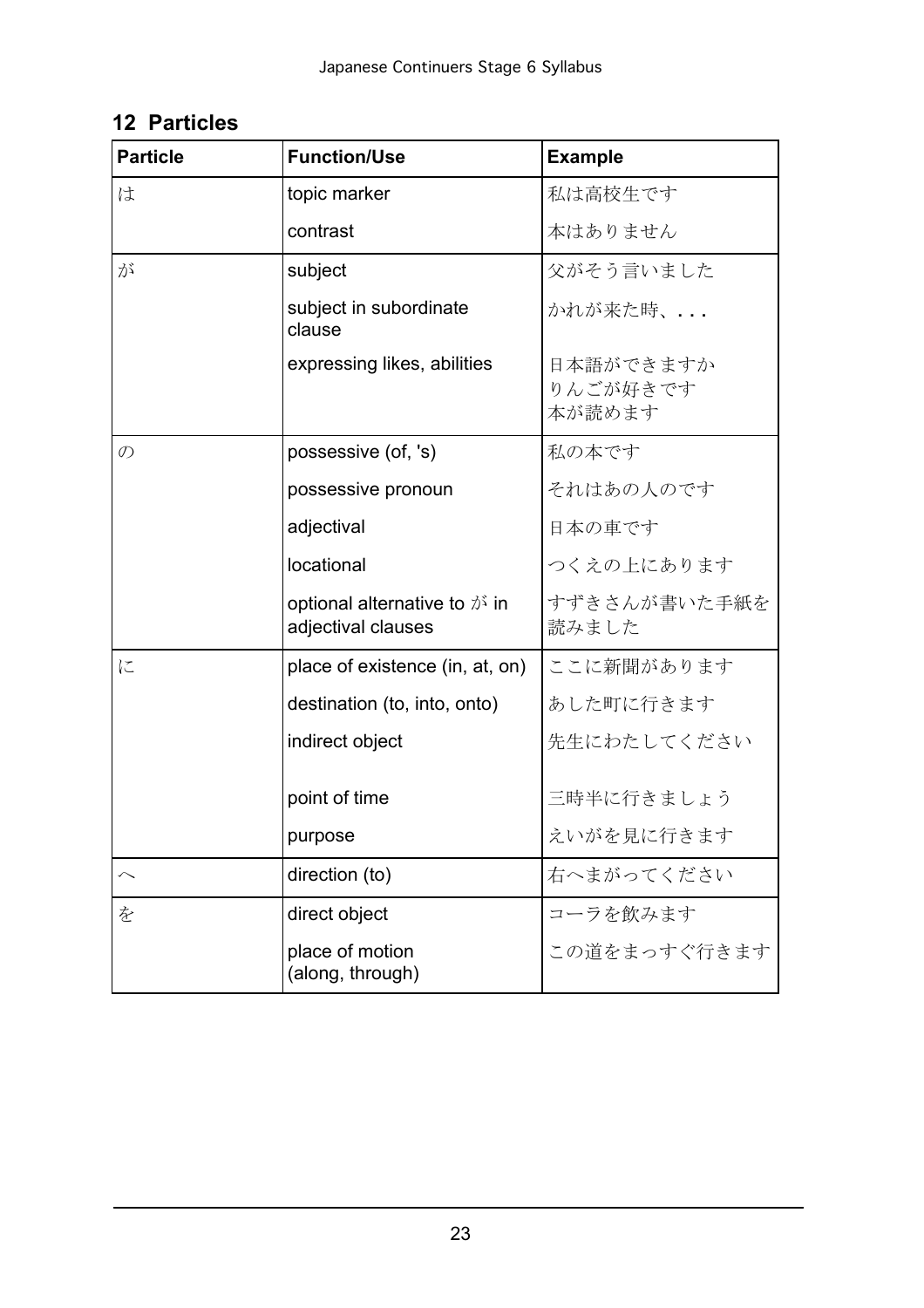| <b>Particle</b> | <b>Function/Use</b>              | <b>Example</b>      |
|-----------------|----------------------------------|---------------------|
| で               | place of action                  | 学校でならいました           |
|                 | by means of                      | おはしで食べます            |
| と               | linking (and)                    | 本とざっしを買いました         |
| &               | linking (and etc.)               | 本やざっしを買いました         |
| か               | stating alternatives (or)        | 今日かあしたしましょう         |
|                 | with interrogatives              | だれか来ましたか            |
| $\mathfrak{F}$  | too, also                        | 私も行きます              |
|                 | both                             | クリケットもやきゅうも好<br>きです |
|                 | neither  nor                     | いぬもねこもいません          |
|                 | with interrogatives              | 何かいも行きました           |
|                 | with quantitative words          | 少しもありません            |
|                 | with interrogative +<br>negative | だれも来ません             |

# **Particles (continued)**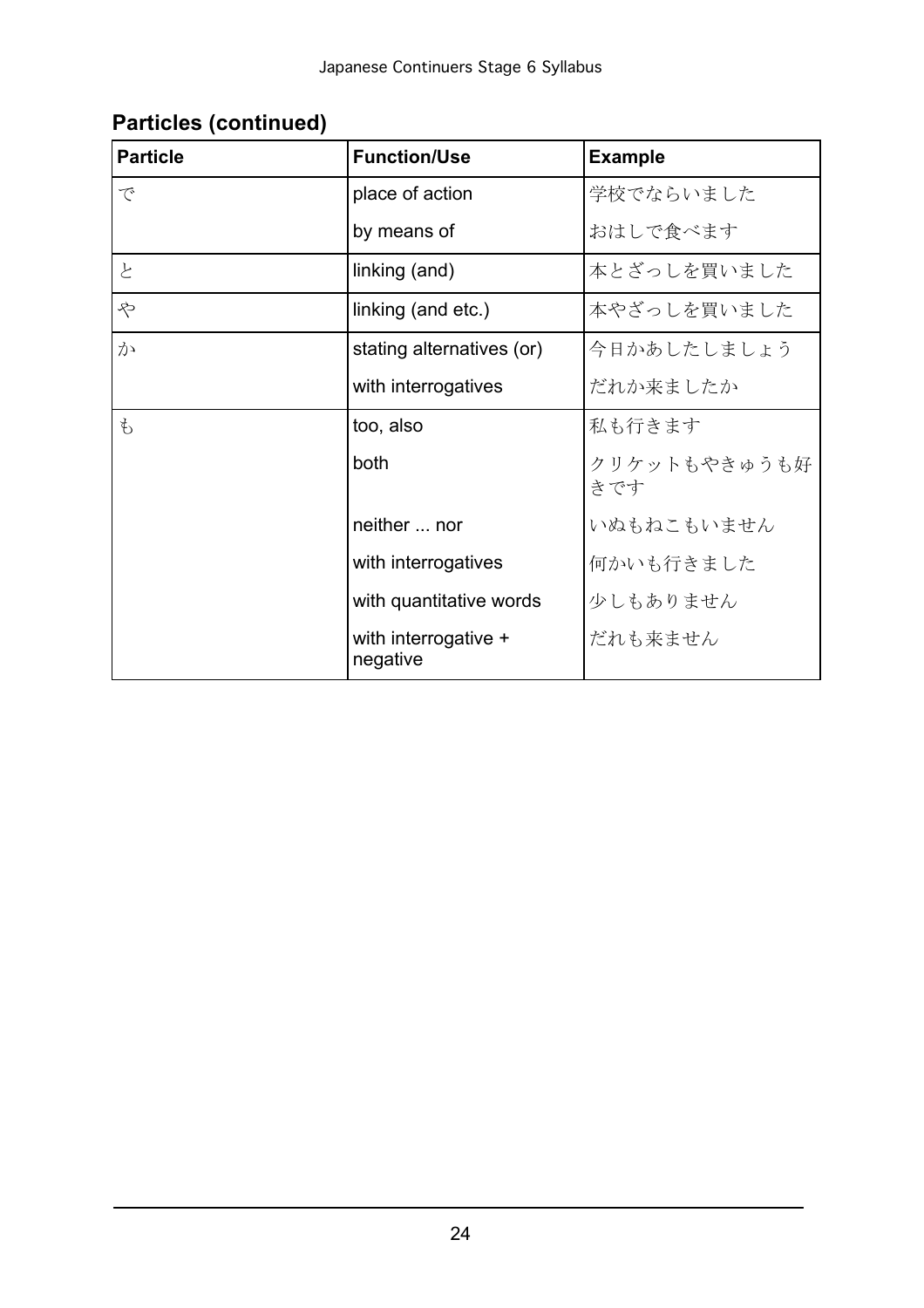| <b>Word</b> | <b>Function/Use</b>               | <b>Example</b> |
|-------------|-----------------------------------|----------------|
| から          | since, from (a point of time)     | 三時から四時までです     |
|             | since, from (a place)             | イタリアから来ました     |
| まで          | until (a point of time)           | ひるまで働きます       |
|             | to, as far as (a place)           | 駅まで歩きます        |
| ごろ          | approximate point of time         | 三時ごろ帰ります       |
| ぐらい/くらい     | approximate<br>amount/time/length | 五百人ぐらいいます      |
| しか          | extent + negative (only)          | 千円しかありません      |
| だけ          | extent (only)                     | 一人だけです         |
| より          | comparative (then)                | 車はバスより早いです     |
| いちばん        | superlative (the most)            | これが一番好きです      |

#### **13 Words indicating extent**

# **14 Conjunctions (follow non-final verbs)**

| Conjunction | <b>Function/Use</b>    | <b>Example</b>           |
|-------------|------------------------|--------------------------|
| が           | linking (but)          | ひらがなは知っていますが<br>漢字は知りません |
| から          | cause (because, since) | つかれたからもうねます              |
| ので          | cause, reason (so)     | 雨がふったので行きません<br>でした      |
| と           | conditional (when)     | 雨がふるとすずしくなり<br>ます        |
|             | quoting                | 「わかりません」と言いま<br>した       |
| のに†         | linking (even though)  | 雨がふったのに行きました             |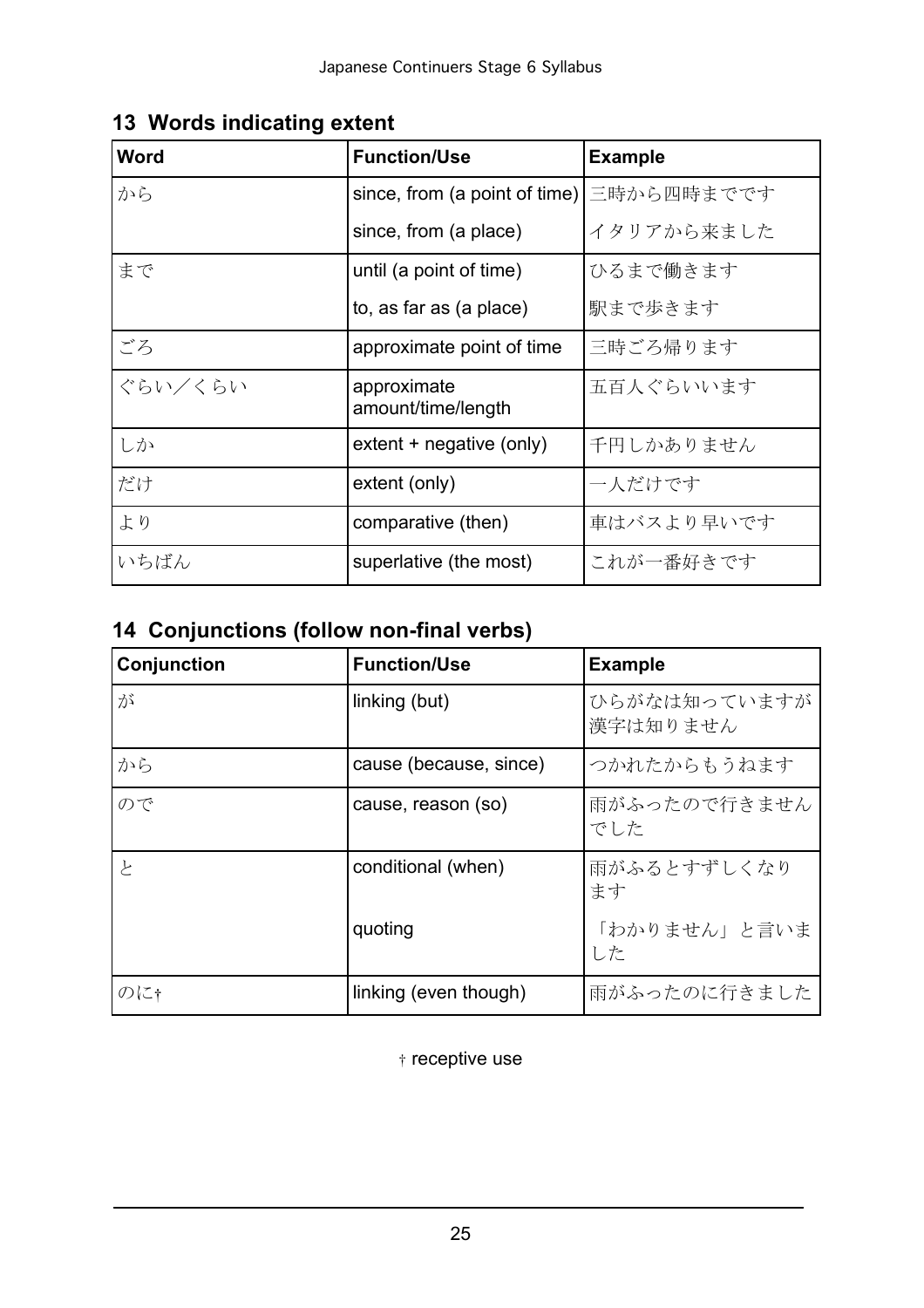| <b>Nominaliser</b> | <b>Function/Use</b>      | <b>Example</b>                                  |
|--------------------|--------------------------|-------------------------------------------------|
| $\sigma$           | nominalisation (the one) | 赤いのをください<br>食べるのが好きです                           |
| こと                 | nominalisation           | 行くことができます<br>行くことがあります<br>行くことにします<br>行くことになります |

## **15 Nominalisers**

# **16 Sentence final particles**

| <b>Particle</b> | <b>Function/Use</b>      | <b>Example</b> |
|-----------------|--------------------------|----------------|
| ね/ねえ            | tag question (isn't it?) | いいお天気ですね       |
| よ               | assuring                 | いいえいがですよ       |
|                 | gently persuading        | えいがに行こうよ       |
| か               | question marker          | だれですか          |
| $\mathcal{O}$   | soft question marker     | どこへ行くの?        |
|                 | soft sentence ending     | かれはあした来ないの     |
| わ               | mild emphasis (feminine) | きれいだわ          |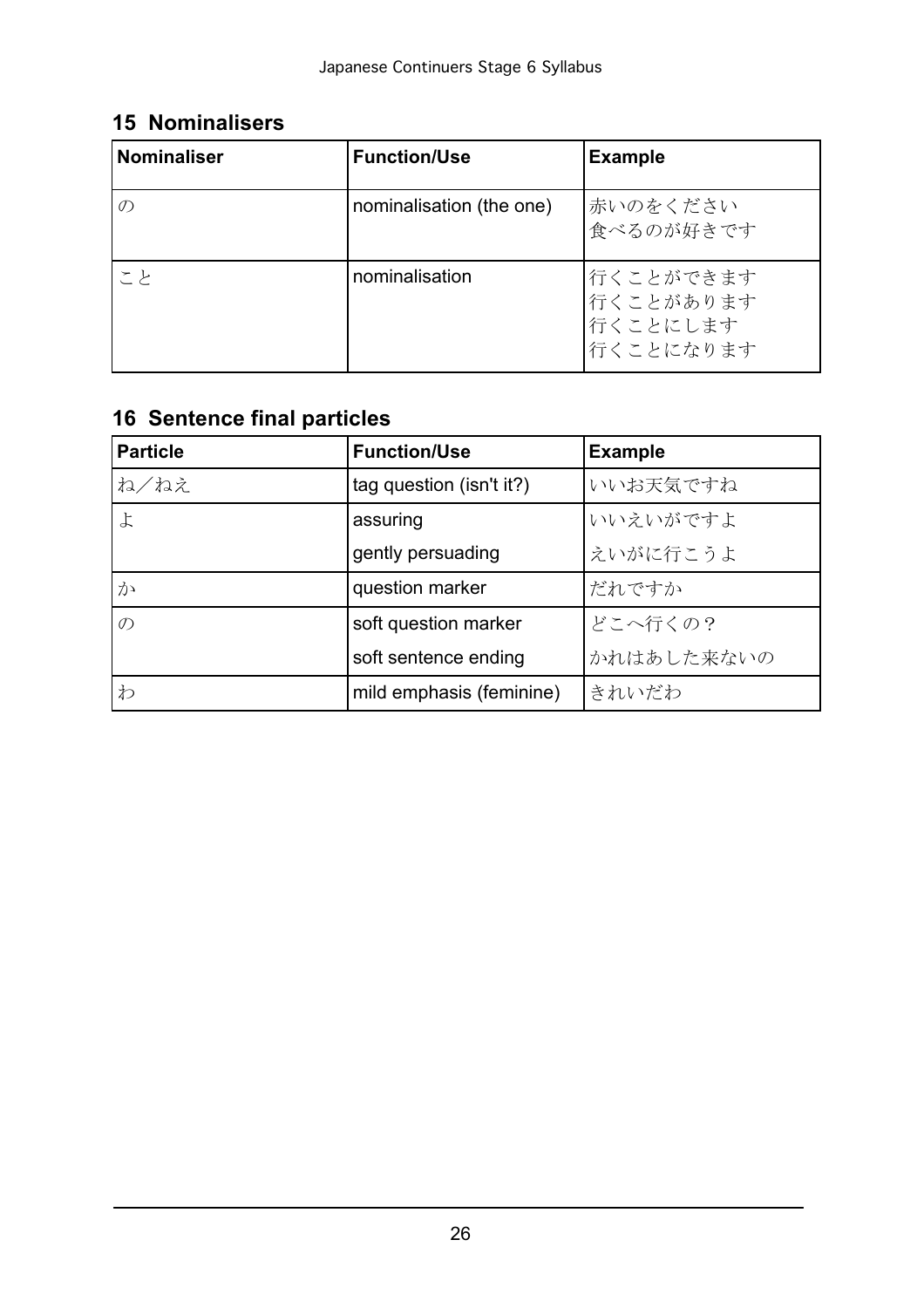#### <span id="page-25-0"></span>**9 Course Requirements**

For the Preliminary course:

• 120 indicative hours are required to complete the course.

For the HSC course:

- the Preliminary course is a prerequisite
- 120 indicative hours are required to complete the course.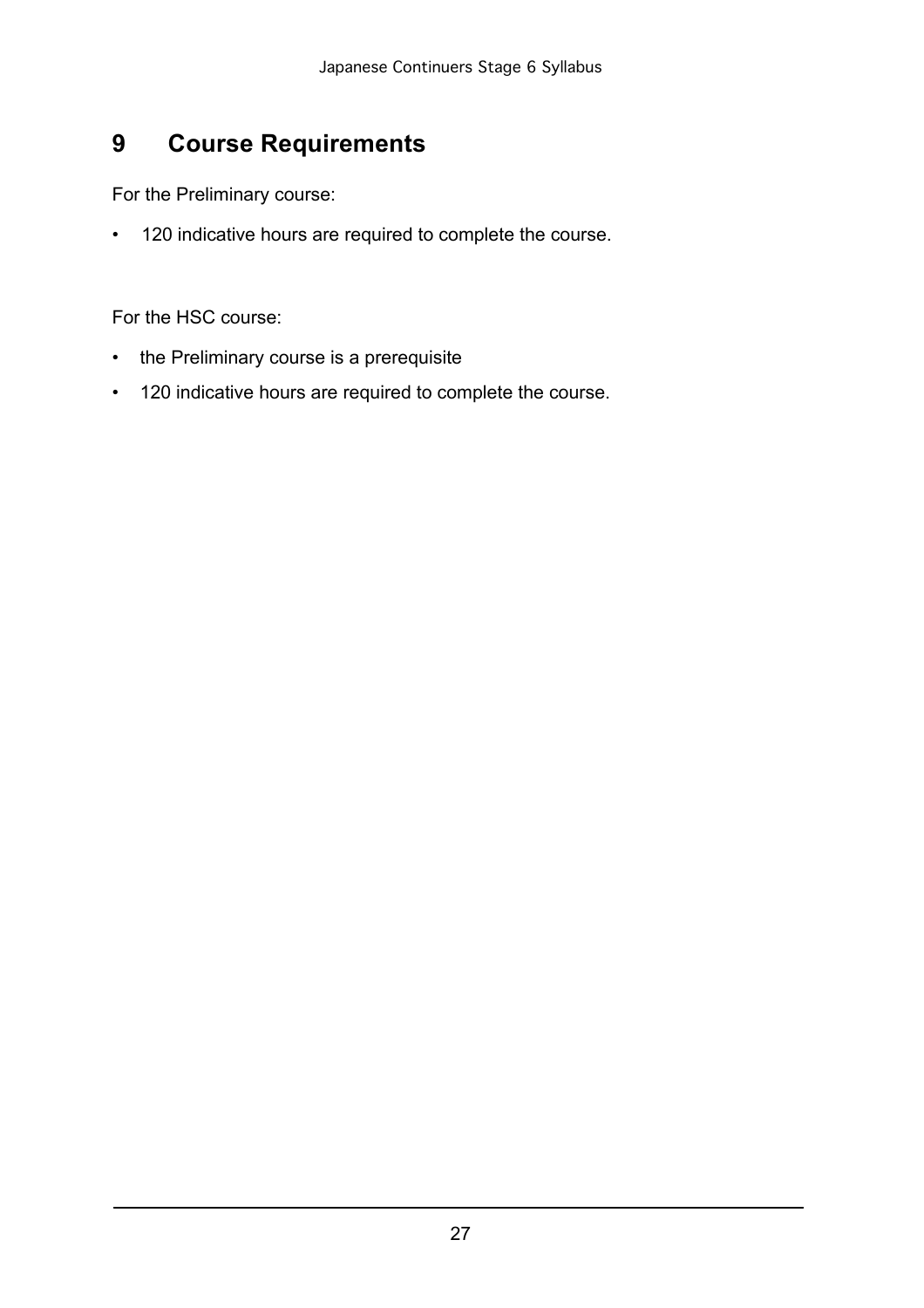# <span id="page-26-0"></span>**10 Post-school Opportunities**

The study of Japanese provides students with knowledge, understanding and skills that form a valuable foundation for a range of courses at university and other tertiary institutions.

In addition, the study of Japanese assists students to prepare for employment and full and active participation as citizens. In particular, there are opportunities for students to gain recognition in vocational education and training. Teachers and students should be aware of these opportunities.

#### **Recognition of Student Achievement in Vocational Education and Training (VET)**

Wherever appropriate, the skills and knowledge acquired by students in their study of HSC courses should be recognised by industry and training organisations. Recognition of student achievement means that students who have satisfactorily completed HSC courses will not be required to repeat their learning in courses at TAFE NSW.

Registered Training Organisations, such as TAFE NSW, provide industry training and issue qualifications within the Australian Qualifications Framework (AQF).

The degree of recognition available to students in each subject is based on the similarity of outcomes between HSC courses and TAFE modules endorsed within the Australian Qualifications Framework.

Teachers should contact the Board of Studies NSW for more information on VET modules in Japanese.

#### **Recognition by TAFE NSW**

TAFE NSW conducts courses in a wide range of industry areas, as outlined each year in the *TAFE NSW Handbook*. Under current arrangements, the recognition available to students of Japanese in relevant courses conducted by TAFE is described in the *HSC/TAFE Credit Transfer Guide*. This guide is produced by the Board of Studies and TAFE NSW and is distributed annually to all schools and colleges. Teachers should refer to this guide and be aware of the recognition available to their students through the study of Japanese Stage 6. This information can be found on the TAFE NSW website (www.tafensw.edu.au/mchoice).